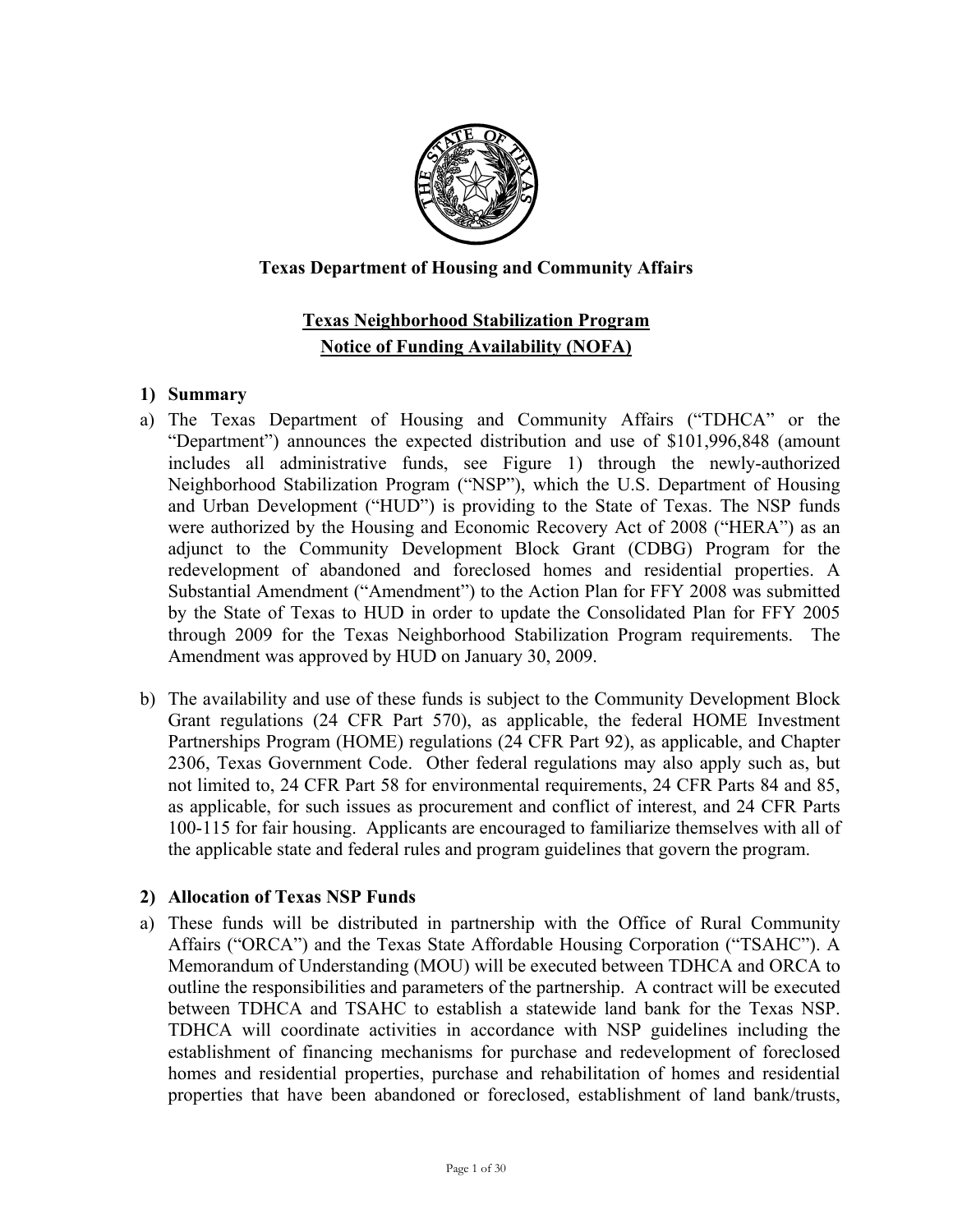removal of blight, and the redevelopment of demolished or vacant properties. Households directly assisted with NSP funds must income qualify and be at or below 120% of the Area Median Income (AMI), as defined by HUD.

b) Texas NSP funding is available to eligible entities operating in counties meeting the threshold of greatest need, as defined by the State in the Amendment to the Action Plan. A multi-level approach will be used in the distribution of funds to communities. The first level, Direct Allocation, is a reservation of a specified amount available to eligible entities in 25 counties identified as having the highest order of significant need. The second level, Select Pool, is an initial competitive allocation of not less than \$500,000, available to entities in up to 76 additional counties which have also been identified as demonstrating significant need. In addition, a separate pool of Texas NSP funds is available for land banking activities; TDHCA will administer land bank activities in conjunction with the Texas State Affordable Housing Corporation ("TSAHC"). The following table summarizes the program distribution of Texas NSP funds:

| Direct Allocation                 | \$50,692,337  |
|-----------------------------------|---------------|
| <b>Select Pool</b>                | \$31,104,826  |
| Land Banking                      | \$10,000,000  |
| Administration (10% combines      | \$10,199,685  |
| state and contracting entity)     |               |
| <b>Total Texas NSP Allocation</b> | \$101,996,848 |

**Figure 1. Program Distribution of Texas NSP Funds** 

# **3) Definitions**

As stipulated in the *Federal Register* Notice (Docket No. FR-5255-N-01) for the NSP, there are certain terms used in HERA that are not used in the regular CDBG program. Certain terms may be used differently in HERA and in the Housing and Community Development Act of 1974, as amended. When in conflict, definitions published in the *Federal Register*  (Docket No. FR-5255-N-01) and any subsequent HUD Errata Notice are controlling for the Texas NSP.

# **4) Limitations on Funds**

- a) In order to avoid allocating small amounts of funding that can have no meaningful impact on stabilizing of property values, the minimum award amount to an eligible entity cannot be less than \$500,000, excluding Administration costs.
- b) Before the effective date of the Texas NSP Contract, an eligible entity that ultimately receives an award of Texas NSP funds, (Contract Administrator) may incur and be reimbursed for travel costs, as provided for with Administration funds, related to implementation training required by the Department as a condition of receiving an NSP award and Contract.
- c) Department-authorized pre-award costs for predevelopment activities, including but not limited to legal, architectural, engineering, appraisal, surveying, environmental, and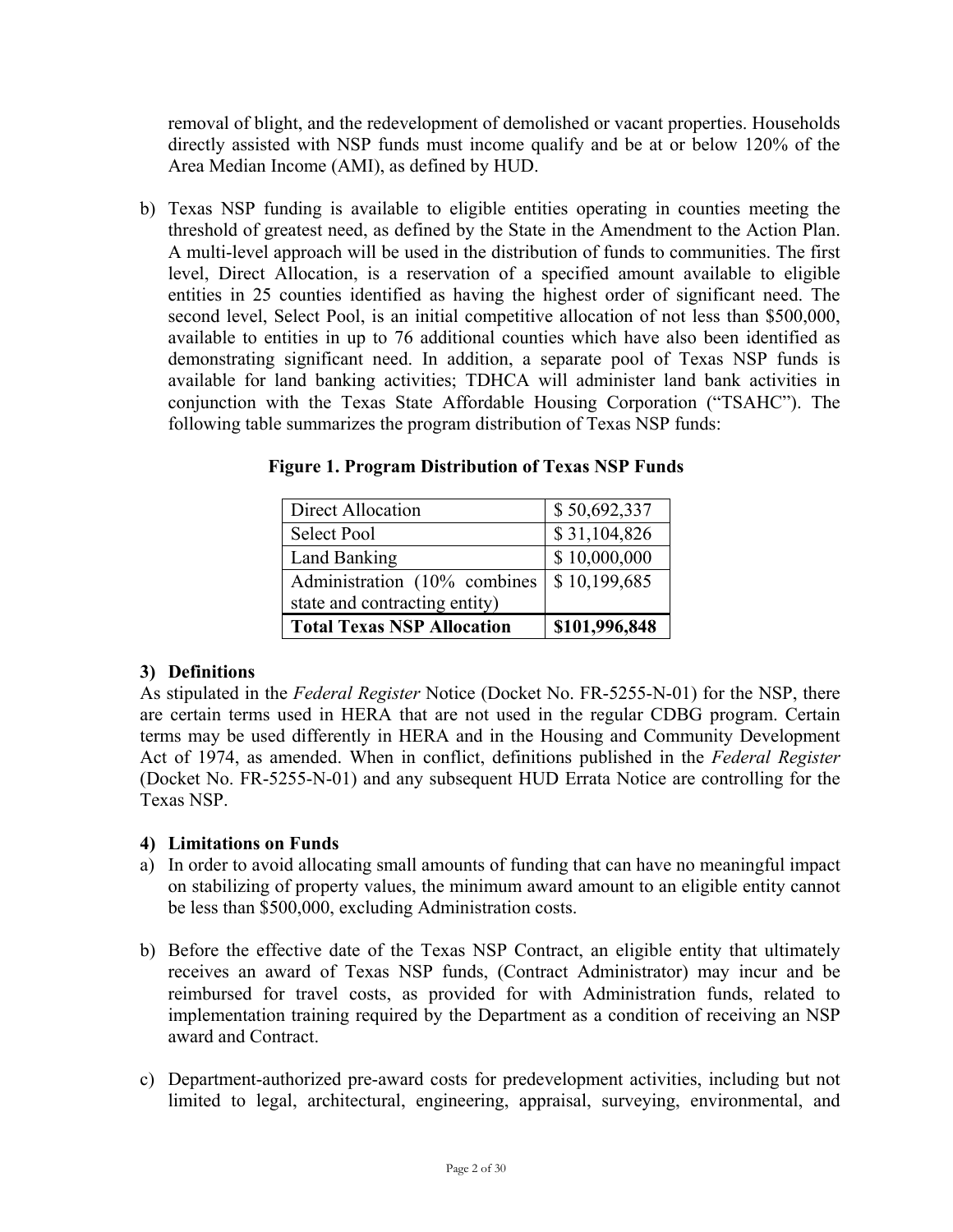market study fees, may be reimbursed if incurred before the effective date of a Contract so long as the costs are in accordance with 24 CFR §§570.205 and 206 and 24 CFR Part 58 and at the sole discretion of the Department.

- d) Additional limitations as defined in HERA and HUD NSP Notices regarding purchases, rehabilitation, and sale of homes, will be strictly enforced.
- e) The Department may develop and enforce additional contract management benchmarks to ensure the proportionate use of funds to meet the federal mandates regarding serving households earning not more than 50% of AMI, discounts on acquisitions and timely use of funds.

#### **5) Administrative and Activity Delivery/Soft Costs Limitations**

- a) Each applicant that is awarded NSP funds may also be eligible to receive funding for administrative costs. The award amount for the Administration line item shall not exceed five percent (5%) of the contract amount for all activities except Land Bank activities. Administrative costs for Land Bank activities will be limited to a total of eight percent (8%), of which two percent (2%) will be reserved for long term oversight by the Department or its designee. These figures do not include Activity delivery costs described below The administrator must use funds for all administrative costs in accordance with 24 CFR §§570.205 and 206, and Office of Management and Budget (OMB) Circulars A-87, A-122, A-102 and A-110, as applicable.
- b) Activity Delivery costs represent the administrative costs incurred in implementing specific activities but are separate from the general administrative costs, for which limits are set forth in the previous paragraph. The Texas NSP limits Activity Delivery costs according to activity as specifically described in program activity sections.
- c) Soft costs are a type of Activity Delivery costs that are directly related to and identified with a specific housing unit (property). Eligible project-related soft costs must be reasonable and consistent with industry norms. Specific eligible activities include:
	- i) preparation of work write-ups, work specifications, and cost estimates;
	- ii) architectural, engineering or professional services required to prepare plans, drawings or specifications directly attributable to a particular project;
	- iii) inspections for lead-based paint, asbestos, termites or septic systems;
	- iv) interim and final inspections by the construction inspector;
	- v) financing fees, credit reports, title binders and insurance;
	- vi) recordation fees, transaction taxes;
	- vii)legal and accounting fees;
	- viii) appraisal fees;
	- ix) architectural and engineering fees, including specifications and job progress inspections;
	- x) relocation costs;
	- xi) site specific environmental reviews; and
	- xii)lead hazard evaluation and reduction costs.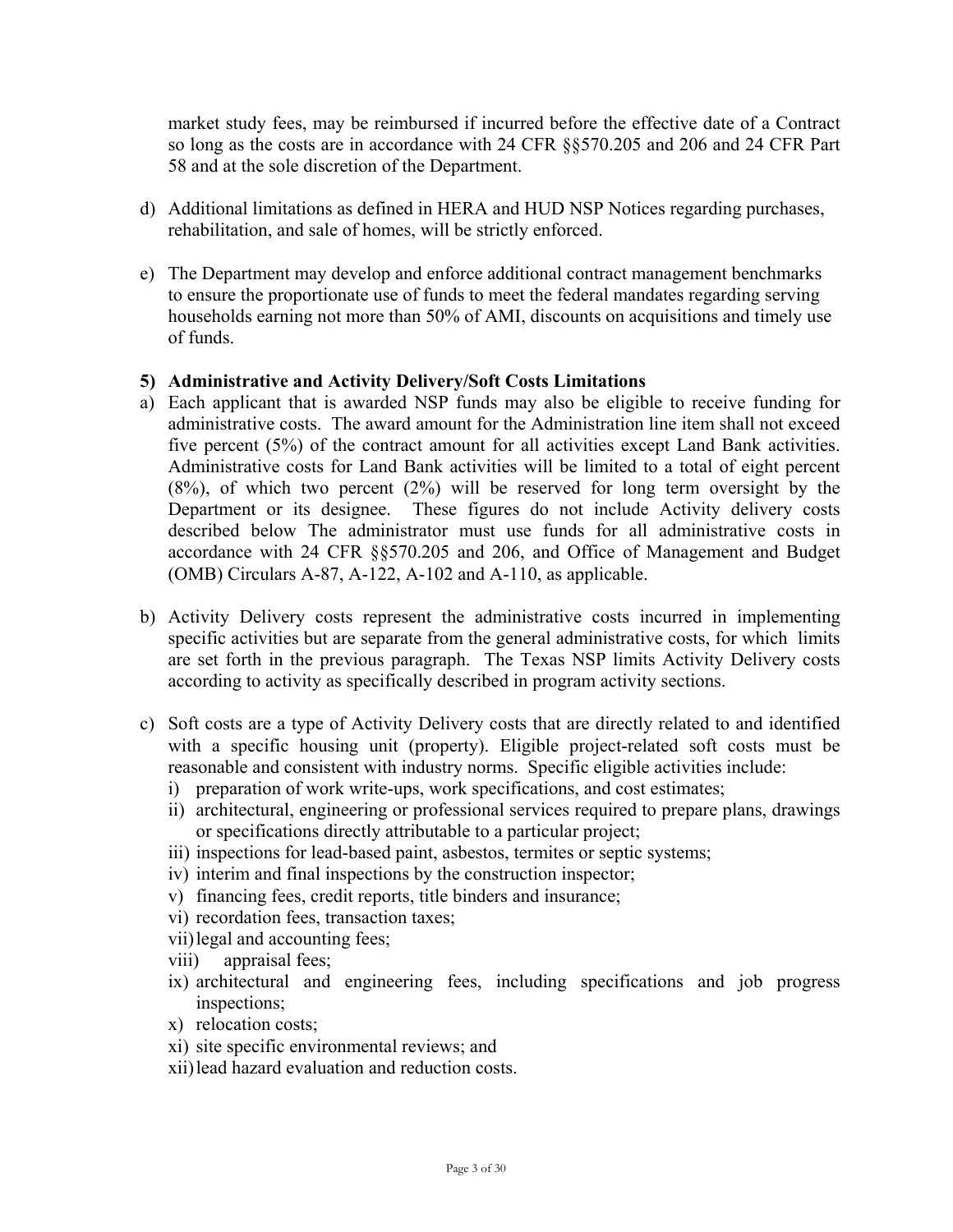- d) For all activities, Activity Delivery costs must be reasonable and consistent with industry norms and will be restricted to a percentage of the non-administrative NSP costs per housing unit or property. The related Activity Delivery costs maximum will be based on the activity in a range from 5% to no more than 20% of the non-administrative NSP costs per housing unit or property.
- e) Activity Delivery costs may not exceed the forgoing limits without prior written approval by the Department. Upon prior approval of the Department, exceptions may be allowed in the case of Rehabilitation activities for lead-based paint hazard reduction and/or relocation and cost categories not identified in the Texas NSP NOFA.
- f) Contract Administrators must certify that the amount being disbursed is for the actual amount of costs, including Administrative and Activity Delivery costs, and must provide documentation to support such costs.
- g) Eligible Costs are limited to those listed in §570, Subpart C, or as otherwise identified in the NSP *Federal Register* Notice. No duplicate disbursement of costs is allowed. Costs may only be disbursed as either a project Activity Delivery cost or Administration cost but not both. Additionally, costs may only be disbursed once per occurrence when providing both acquisition and construction assistance to the same Project or Activity.

# **6) Eligible and Prohibited Activities.**

- a) The use of NSP grant funds must constitute an eligible use under HERA. Most of the activities eligible in NSP represent a subset of the eligible activities under 42 U.S.C. **§**5305(a). The NSP eligible uses must be correlated with CDBG-eligible activities. See Section 8 of the NOFA for a complete listing of eligible activities and uses.
- b) Prohibited activities include, but are not limited to:
	- i) The payment of delinquent taxes, fees, or charges on properties to be assisted with NSP funds;
	- ii) The payment of any cost that is not eligible under 24 CFR §§570.201- 570.206;
	- iii) Assistance to persons who owe payments identified by the Comptroller of Texas as relevant (including, but not limited to, child support, student loans, and delinquent taxes);
	- iv) Assistance to any household whose property has current tax liens against it and/or judgments liens in favor of the State of Texas against it; or
	- v) The provision of rehabilitation on a housing unit without prior written consent of all persons who have any lien or ownership interest in the property, whether of record or not, unless exempted by state law.

# **7) Eligible and Ineligible Applicants.**

a) Eligible applicants are Units of General Local Government and nonprofit organizations. Nonprofit organizations must secure a letter from an eligible city or county granting the nonprofit organization the authority to apply on their behalf.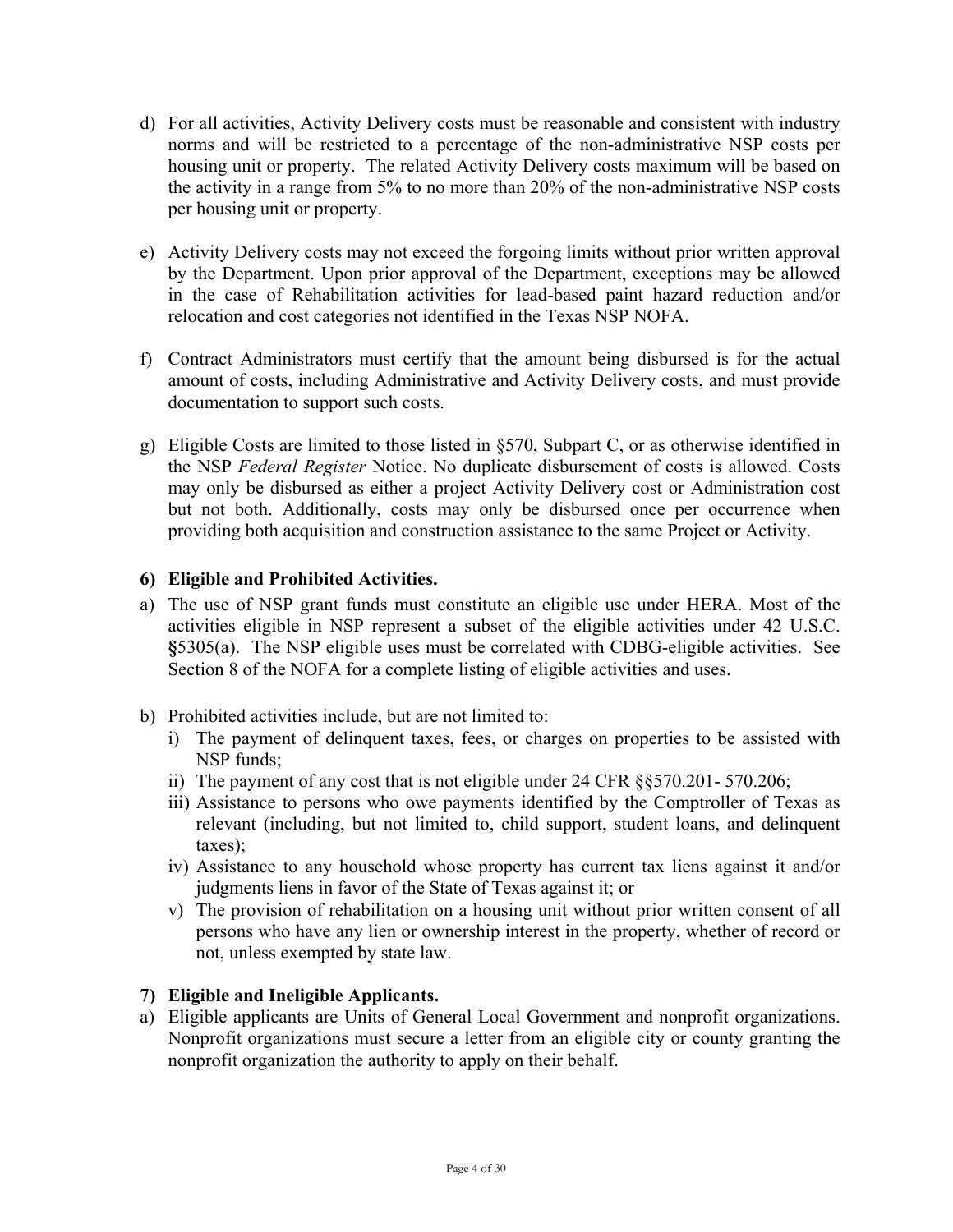- b) **Direct Pool** -- Based on the county need score, eligible entities within the following 25 counties may submit an application to receive allocations from the Direct Pool: Bell; Bexar; Brazoria; Cameron; Collin; Dallas; Denton; Ector; El Paso; Fort Bend; Galveston; Harris; Hidalgo; Jefferson; Lubbock; McLennan; Montgomery; Nueces; Potter; Tarrant; Taylor; Travis; Webb; Wichita; and Williamson.
- c) **Select Pool:** Based on the county need score, eligible entities within the following 76 counties may submit an application to receive allocations from the Select Pool: Anderson; Angelina; Aransas; Atascosa; Austin; Bastrop; Bowie; Brazos; Brown; Burnet; Caldwell; Cherokee; Comal; Cooke; Coryell; Eastland; Ellis; Erath; Fannin; Gillespie; Gonzales; Grayson; Gregg; Grimes; Guadalupe; Hale; Harrison; Hays; Henderson; Hill; Hood; Hopkins; Howard; Hunt; Jackson Jasper; Jim Wells; Johnson; Kaufman; Kendall; Kerr; Kleberg; Lamar; Leon; Liberty; Llano; Matagorda; Maverick; Medina; Midland; Milam; Montague; Nacogdoches; Navarro; Orange; Palo Pinto; Parker; Polk; Randall; Rockwall; San Patricio; Smith; Starr; Tom Green; Upshur; Val Verde; Van Zandt; Victoria; Walker; Waller; Washington; Wharton; Willacy; Wilson; Wise; and Wood.
- d) The following violations will cause an Applicant and/or any Applications they have submitted to be ineligible:
	- i) The Applicant is an Administrator of a previously funded Contract for which Department funds have been partially or fully deobligated due to failure to meet contractual obligations during the 12 months prior to application submission date; an exception may be made at the discretion of the Department if the deobligation was voluntary, part of project close-out or the remainder was completed on a subsequent Contract;
	- ii) The Applicant has failed, (within the reasonable time allotted for response), to submit a response to provide an explanation, evidence of corrective action or a payment of disallowed costs or fees as a result of a monitoring review;
	- iii) The Applicant has failed to make timely payment or is delinquent on any loans or fee commitments made with the Department on the date of the Application submission;
	- iv) The Applicant has been or is barred, suspended, or terminated from procurement in a state or federal program or listed in the List of Parties Excluded from Federal Procurement or Non-Procurement Programs or has otherwise been debarred by HUD or the Department;
	- v) The Applicant has violated the State laws regarding ethics, including revolving door policy;
	- vi) The Applicant has been convicted of a state or federal felony crime involving fraud, bribery, theft, misrepresentation of material fact, misappropriation of funds, or other similar criminal offenses within fifteen years preceding the Application deadline;
	- vii)The Applicant at the time of Application submission is subject to the following for which proceedings have become final:
		- (a) an enforcement or disciplinary action under state or federal securities law or by the NASD;
		- (b) a federal tax lien;
		- (c) or is the subject of an enforcement proceeding with any governmental entity.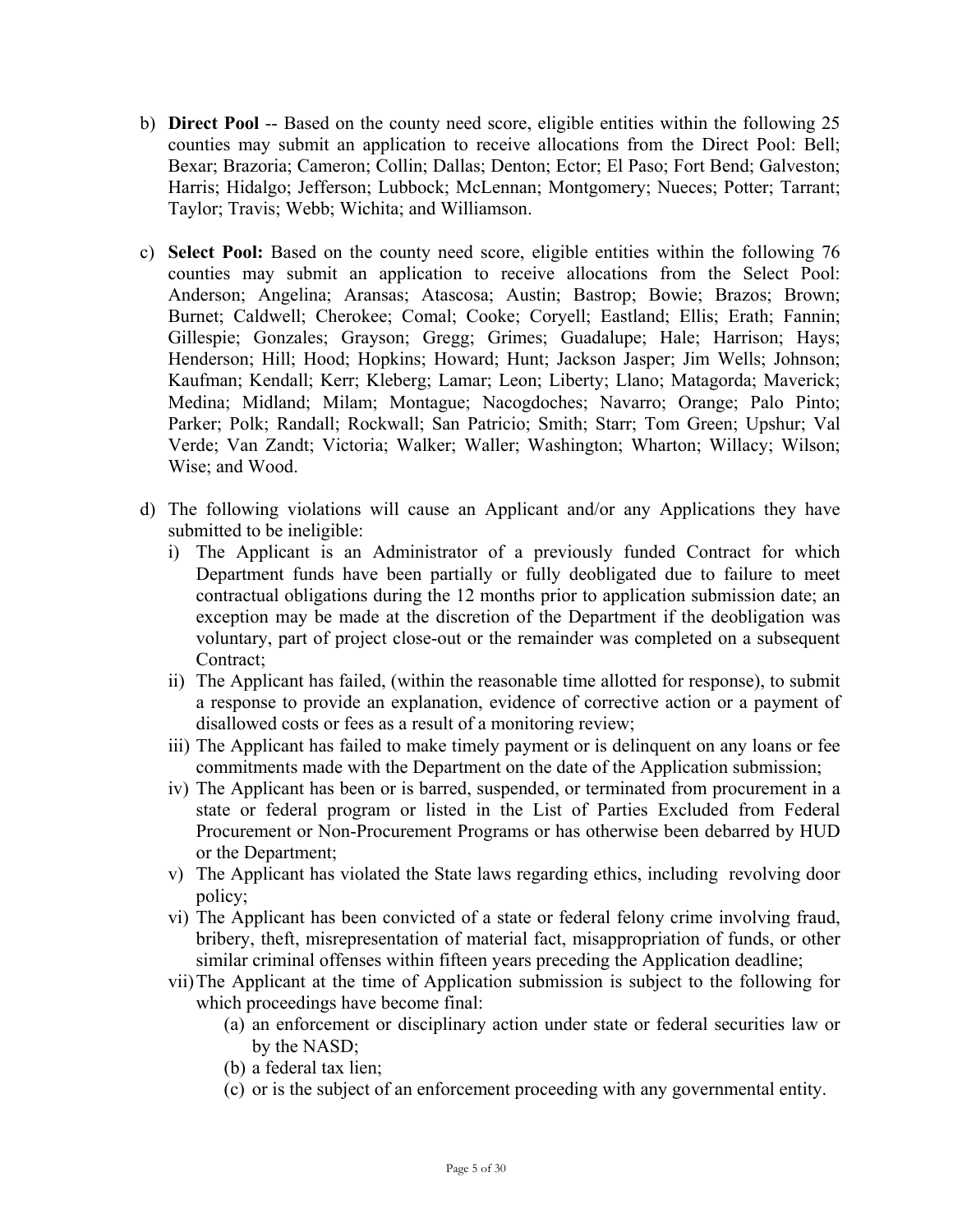- viii) The submitted Application has excessive omissions of documentation from the Selection Criteria; or is so unclear, disjointed, or incomplete, as determined by the Department, that a thorough review cannot reasonably be performed. If an Application is determined ineligible pursuant to this section, the Application will be terminated without the opportunity for corrections of administrative deficiencies.
- ix) The Applicant or anyone that has controlling (51%) ownership interest in the development owner or developer that is active in the ownership or control of one or more other rent restricted rental housing properties in the state of Texas administered by the Department is in Material Noncompliance with the Land Use Restriction Agreement (LURA) (10 TAC §60.121); and
- x) Any Application that includes financial participation by a Person who, during the five-year period preceding the date of the bid or award, has been convicted of violating a federal law in connection with a contract awarded by the federal government for relief, recovery, or Reconstruction efforts as a result of Hurricanes Rita or Katrina or any other disaster occurring after September 25, 2005, or was assessed a federal civil or administrative penalty in relation to such a contract.

# **8) Program Activities**

# a) **Financing Mechanisms**

*Activity Type: NSP Eligible Use (A) Establish finance mechanisms for purchase and redevelopment of foreclosed upon homes and residential properties. CDBG Eligible Activities: 24 CFR §570.206 Activity delivery costs; Also, the eligible activities listed here to the extent financing mechanisms are used to carry them out: 24 CFR §570.201 (a) Acquisition, (b) Disposition, (n) Homeownership Assistance; 24 CFR §570.202 Rehabilitation.* 

- i) This activity will provide affordable ownership and rental opportunities by providing financing mechanisms to a subgrantee, developer or individual homebuyer to purchase or facilitate the purchase of foreclosed homes or residential property.
- ii) **Permanent Financing:** Households earning 50% or less AMI may obtain up to 100% Mortgage Financing directly from the Department to purchase a foreclosed single-family house or residential property. This property must be the primary residence within 30 days of closing the mortgage loan (or completion of rehabilitation to the extent that rehabilitation is combined with available financing mechanisms). Mortgage loans will be for 30 years with a 0% interest rate. Fully amortizing scheduled repayment will be as set forth in loan documents executed at loan closing. Closing costs may be financed with the loan proceeds up to a loan to value ratio of 100%. Mortgage documents (Promissory Note and Deed of Trust) will be utilized to provide security for the repayment of the loan with stated rights and remedies in the event of default. A down payment of \$500 will be required from all homebuyers receiving Permanent Financing through the Texas NSP. Qualifying households will be allowed to participate in a self-help housing program, at the approval and discretion of the Department, through which a minimum number of self-help construction hours, to be specified through contract, will be allowed to substitute as "sweat equity" for the \$500 down payment requirement.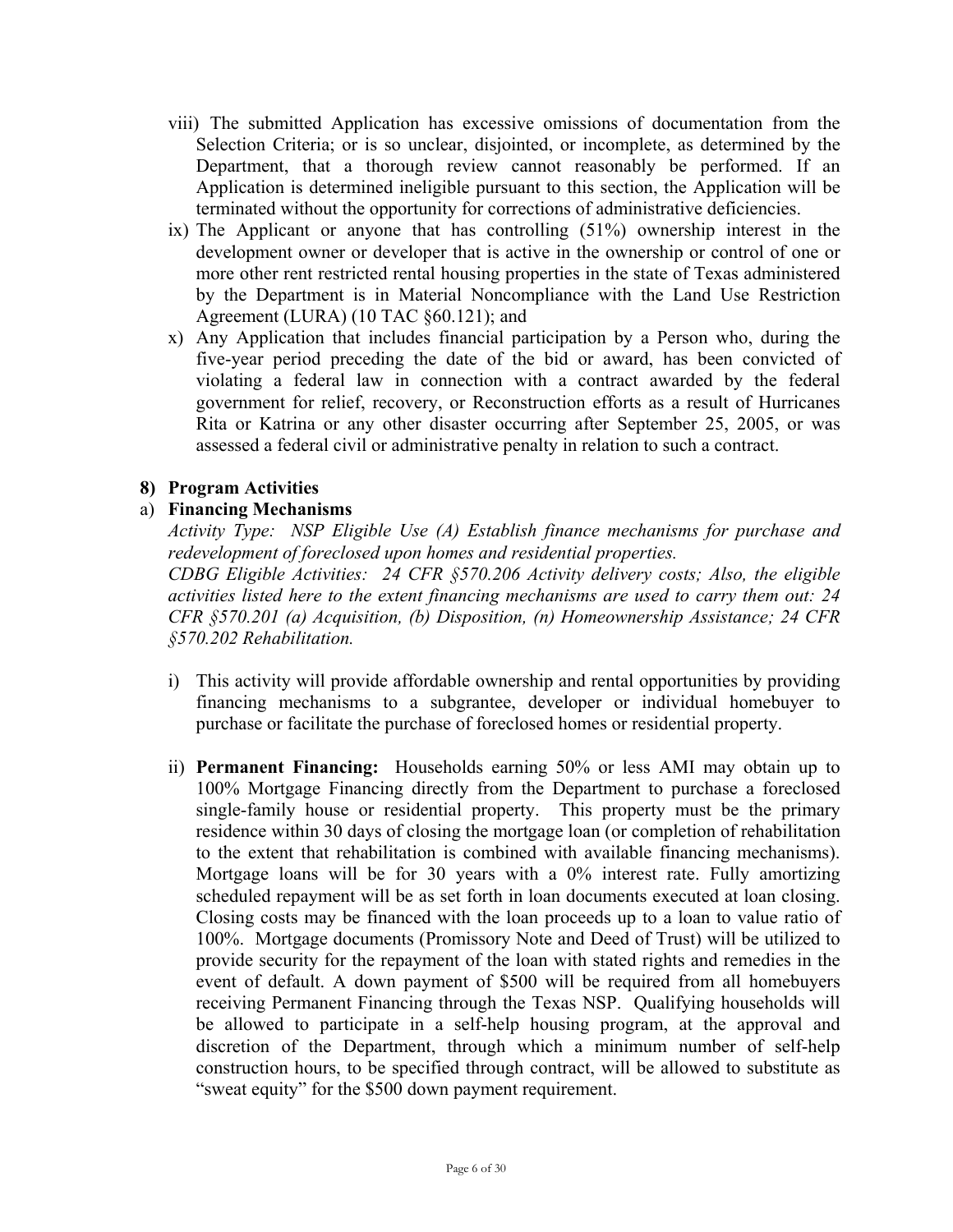- iii) **Homebuyer Assistance:** Homebuyers who qualify as 51-120% AMI will be eligible to access Texas NSP funds for down payment assistance, reasonable closing costs, principal reductions, and gap financing in an amount needed to qualify for private mortgage financing, but not to exceed \$30,000. Households earning 50% or less AMI will also be eligible for principal reductions and gap financing in an amount needed to qualify for 100% financing through the Texas NSP, but not to exceed \$30,000. Homebuyer Assistance will be in the form of a deferred forgivable loan contingent upon the total amount of assistance, creating a 2nd or 3rd lien with a term based on the federal affordability requirements as referenced in Section 9 of the NOFA.
- iv) **Subgrantee Financing:** The acquisition of foreclosed single-family and multifamily residential properties by subgrantees and developers will be funded through a loan with the Department. These loans will not be considered a "financing mechanism" for the purposes of the Texas NSP. The loan to the subgrantee or developer may be transferred to the qualifying homebuyer and converted to a 30-year amortizing loan through the Department with 0% interest for households earning 50% or less AMI. Homebuyer Assistance will also be available through the Department for qualifying households in the same manner as described in the above paragraph to facilitate private financing and repayment of the acquisition loan from the Department.
- v) **Rental (Single-family and Multifamily) Residential Property Financing:** The acquisition of foreclosed single-family and multifamily residential properties by subgrantees and developers for rental opportunities will be funded through a loan with the Department. The loan to the subgrantee or developer may be converted to a 30-year amortizing loan through the Department with 0% interest for the percentage of units designated for households earning 50% or less AMI; i.e. if 60% of the units of a foreclosed apartment complex to be acquired will be filled with households earning 50% or less AMI, then 60% of the acquisition loan may be converted to a 30 year amortizing loan through the Department with 0% interest. The remaining 40% of the acquisition loan must be repaid to the Department. Homebuyer Assistance is unavailable for rental properties. Further detail of loan requirements is discussed in Section 10 of the NOFA. Texas NSP continued affordability requirements as referenced in Section 9 of the NOFA will apply.
- vi) **Acquisition:** Appraisals that conform to the requirements of the URA at 49 CFR 24.103 will be required for the purposes of determining the statutory purchase discount. The appraisal must be completed within 60 days prior to the final offer made for the property by a subgrantee, developer or individual homebuyer. An individual property may be purchased at as little as a 5% discount; however the portfolio of properties acquired by each contract administrator must reflect an overall 15% discount from current appraised values.
- vii)**Eligible and Ineligible Property:** Eligible property types for assistance under this activity are limited to single-family homes and residential property (property intended for residential purposes, i.e. zoned residential or where there is no zoning, residential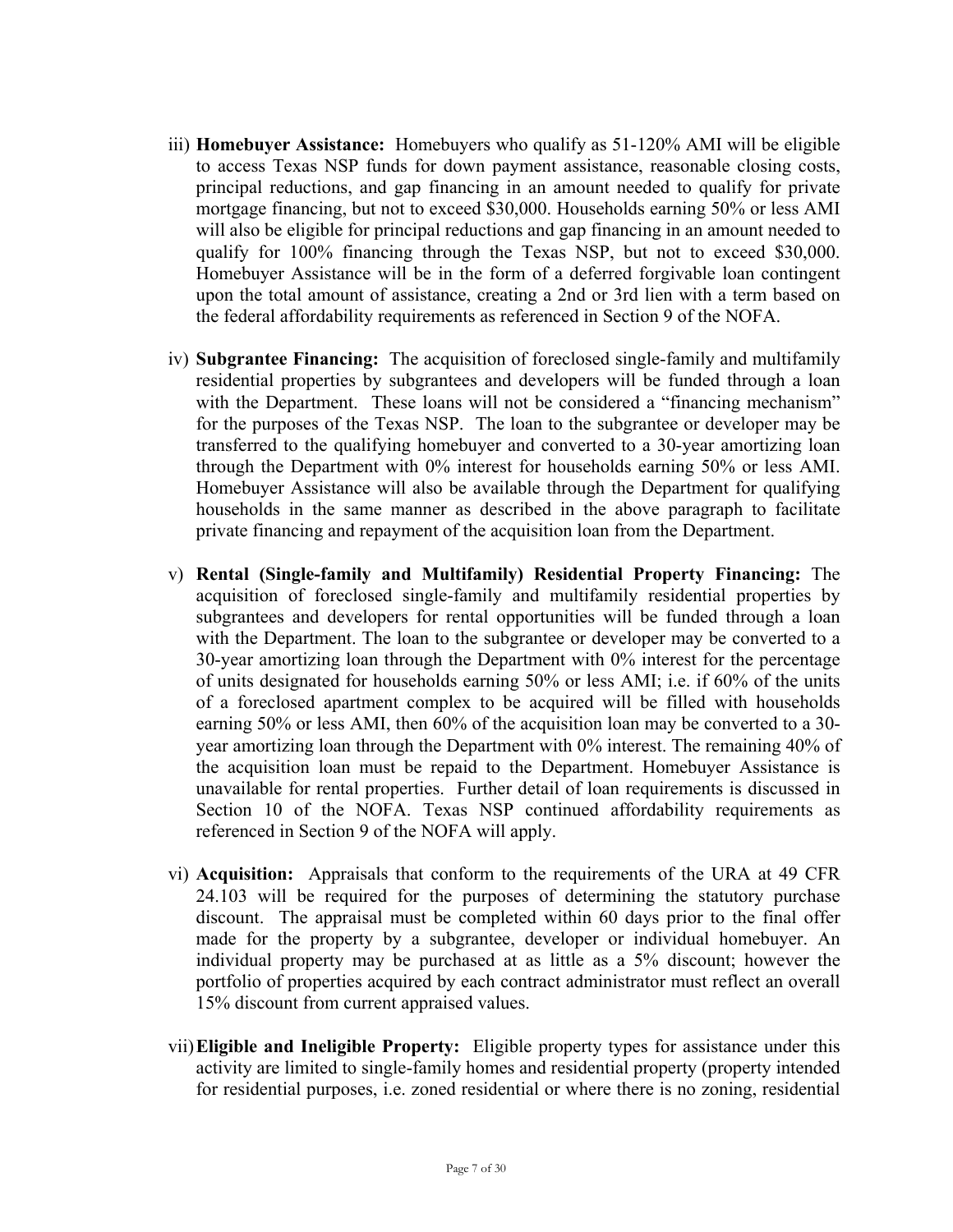use is consistent with deed restrictions and any other limiting factors) including condominium units, apartment units, cooperative units in mutual housing projects and multifamily residential property.

- viii) **Repayment:** The loans are to be repaid (if any of the following occurs before the end of the loan term): resale of the property; refinance of the first lien; repayment of first lien or if the unit ceases to be the assisted household's principal residence. The amount of recapture will be based upon the recapture provision at 24 CFR  $§92.254(a)(5)(ii)$ , summarized as follows:
	- (1) Recapture of the amount of the NSP investment is reduced on a *pro rata* share based on the time the homeowner has owned and occupied the unit measured against the required affordability period. The recapture amount is subject to available shared net proceeds in the event of sale or foreclosure of the housing unit.
	- (2) In the event of sale or foreclosure of the housing unit, if the shared net proceeds (i.e., the sales price minus closing costs; any other necessary transaction costs; and superior lien loan repayment,) are in excess of the amount of the NSP investment that is subject to recapture, then the net proceeds may be divided proportionately between repayment of NSP loan(s) and the homeowner as set forth in the following mathematical formula: (NSP investment / (NSP investment  $+$  homeowner investment)) X net proceeds  $=$  NSP amount to be recaptured
- ix) **Restrictions:** The following first lien purchase loan requirements are imposed for households receiving homebuyer assistance:
	- (1) No adjustable rate mortgage loans (ARMs) or interest rate buy-down loans are allowed;
	- (2) No mortgages with a loan to value equal to or greater than 100% are allowed;
	- (3) No subprime Mortgage Loans are allowed;
	- (4) Lenders must require the escrow of taxes and insurance;
	- (5) An origination fee and any other fees associated with the mortgage loan may not exceed 2% of the loan amount; and,
	- (6) The debt to income ratio (back-end ratio), as defined in Fannie/Freddie conventional loan underwriting guidelines, may not exceed 45%.
- x) **Homebuyer Counseling:** All NSP-assisted homebuyers will be required to complete at least 8 hours of homebuyer counseling from a HUD-approved housing counseling agency before obtaining a mortgage loan. Evidence must include documentation describing the level of homebuyer counseling, including post purchase counseling. Applicant must state who will provide the homebuyer counseling and must submit a copy of the curriculum. A proposed written agreement for service provider (if the applicant is not providing the service) must also be provided.
- xi) **Income Targeting:** Benefits low, moderate and middle-income persons as defined in the NSP Notice ( $\leq 120\%$  of area median income). As required in the Amendment, at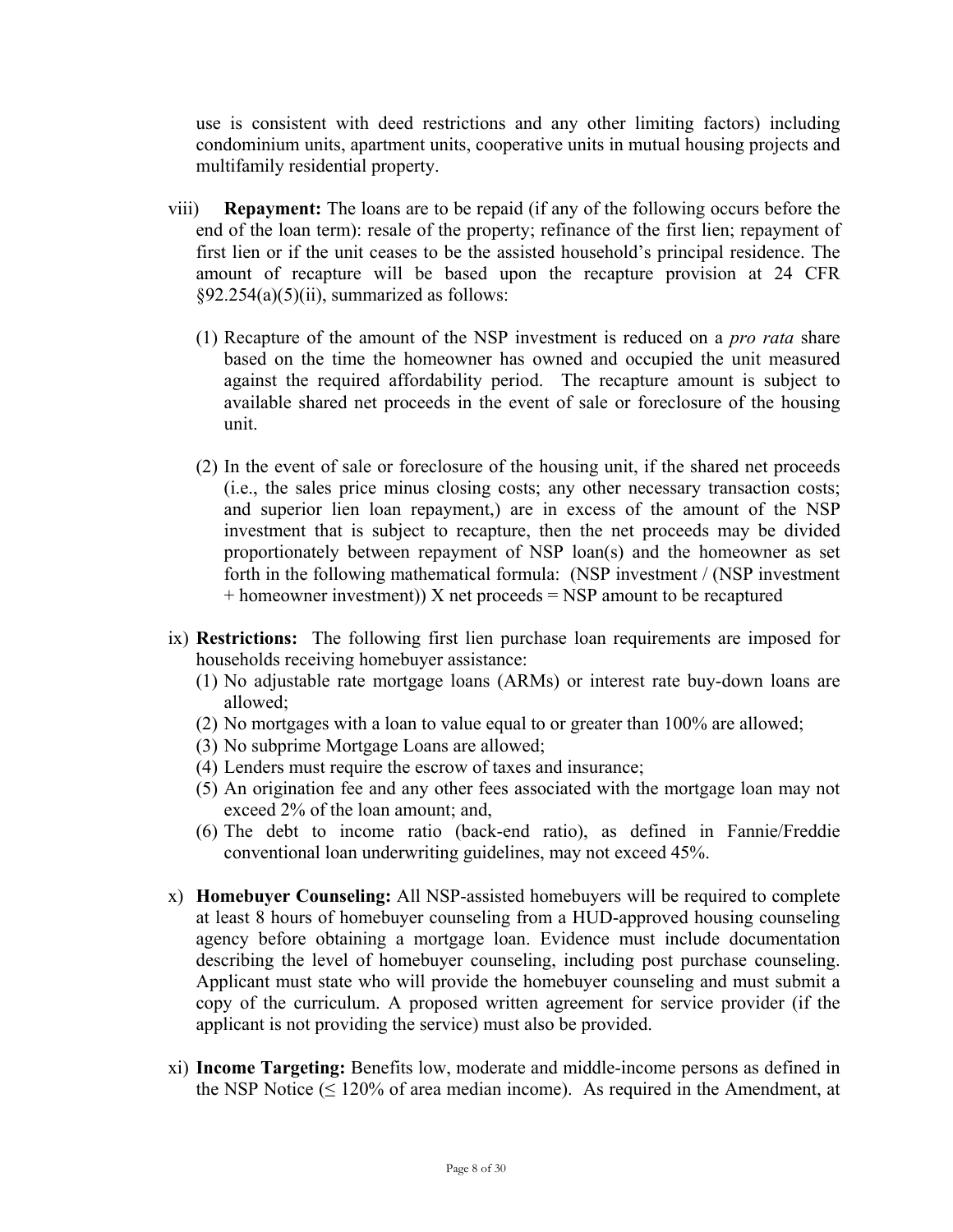least 35% of the non-administrative allocation should be targeted to benefit households with incomes less than or equal to 50% AMI.

xii)**Program Income:** Any program income received from financing mechanisms utilizing Texas NSP funds, including principal payments from 0% financing, must be returned to the Department. Revenue received by a private individual or other entity as a result of a financing mechanism involving NSP funds must also be returned to the Department.

#### xiii) **Benchmarks:**

- (1) Three months:
	- (a) Environmental Assessment complete and submitted to Department for review.
- (2) Six months:
	- (a) All properties/households identified.
	- (b) For all properties to be purchased, earnest money contracts or options to purchase must have been executed to meet HERA requirement of obligation. Earnest money or option contracts must include the contingency of final environmental clearance prior to purchase (if environmental clearance and authority to use grant funds not already issued).
- (3) Twelve months:
	- (a) Homebuyer counseling requirement met for all NSP-assisted homebuyers.
	- (b) All loans closed.
- xiv) **Activity Delivery Cost Limits:** Activity Delivery costs for all financing mechanisms will be limited to 10% of the NSP non-administrative costs per housing unit or property.

# b) **Acquisition of Real Property (Purchase and Rehabilitation)**

*Activity Type: NSP Eligible Use (B) Purchase and rehabilitate homes and residential properties that have been abandoned or foreclosed upon, in order to sell, rent or redevelop such homes and properties.* 

*CDBG Eligible Activities: 24 CFR §570.201(a) Acquisition, (b) Disposition; 24 CFR §570.202 Rehabilitation.* 

i) To implement this activity, Applicants will purchase residential properties that have been abandoned or foreclosed at a discount to ensure purchasers are paying belowmarket value for the property. Appraisals that conform to the requirements of the URA at 49 CFR 24.103 will be required for the purposes of determining the statutory purchase discount. The appraisal must be completed within 60 days prior to the final offer made for the property by a subgrantee or developer. The acquisition of abandoned property may be funded if the property has been vacant for at least 90 days and payments on the mortgage or taxes have not been made for at least 90 days. Any individual property may be acquired at a 5% discount; however, any portfolio of properties must collectively reflect a 15% discount from current market values.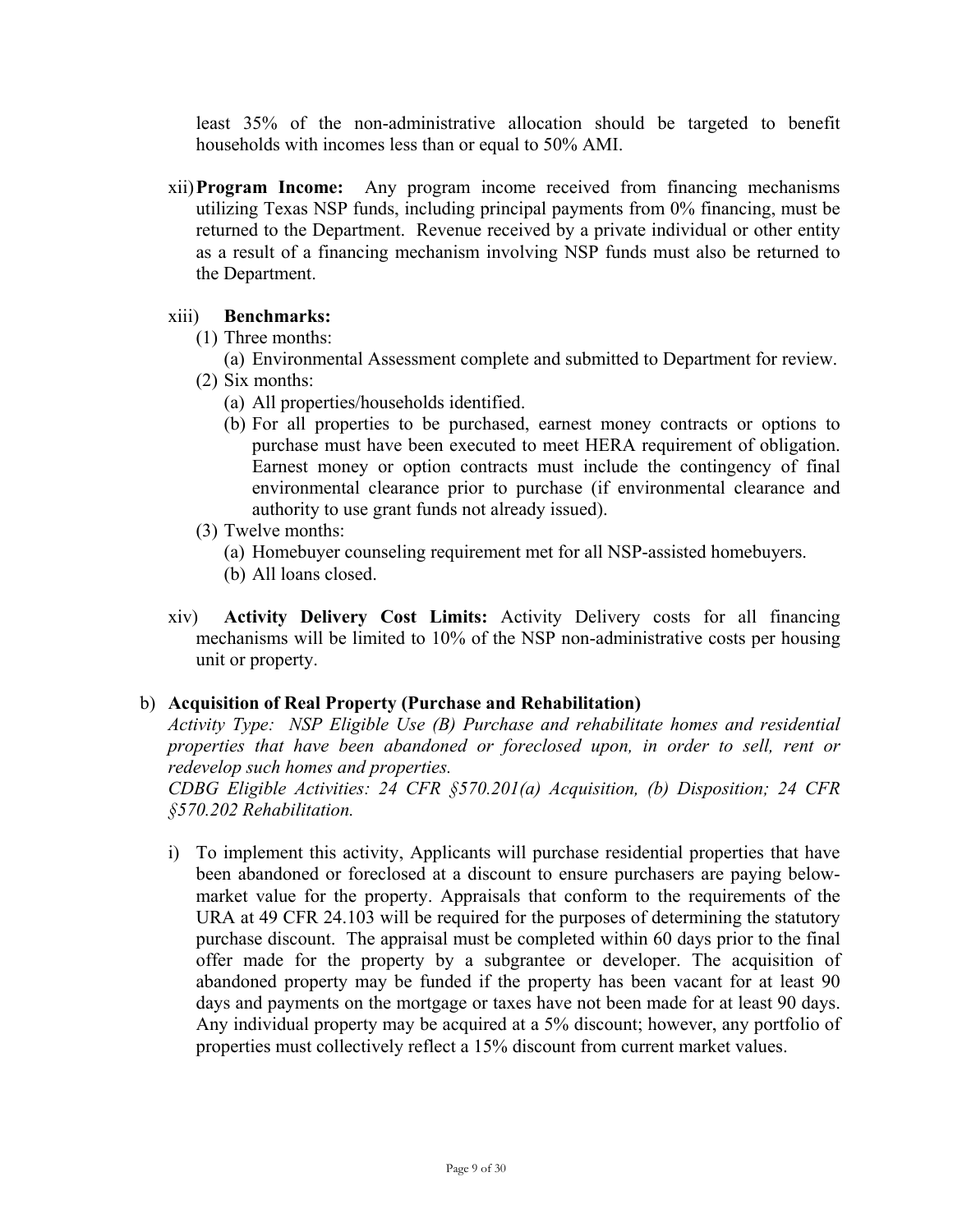- ii) Acquired homes and residential properties must be rehabilitated and made available for sale or rent to eligible households within 12 months of acquisition.
- iii) The acquisition and subsequent rehabilitation, reconstruction or redevelopment of residential properties will be funded through a loan with the Department. A subgrantee or developer that has acquired and rehabilitated homes and residential properties through Texas NSP funds may repay the Department when private financing is secured by a qualifying homebuyer. If the property is eligible for Financing Mechanisms (foreclosed home or residential property), then the homebuyers may qualify for the Homebuyer Assistance available under that activity. A subgrantee or developer may also utilize Permanent Financing through the Department if the property is eligible and the homebuyers qualify under the activity of Financing Mechanisms. The loan will be transferred to the homebuyer and converted to a 30-year amortizing loan with 0% interest for qualifying homebuyers.
- iv) Rehabilitation includes activities and related costs as described in 24 CFR *§*570.202(b), but limited to the improvement or modification of an existing residential property through an alteration, addition, or enhancement including the demolition of an existing residential property and the reconstruction (rebuilding of a structure on the same site in substantially the same manner) of residential property.
- v) Rehabilitated residential property must result in permanent housing.
- vi) Eligible property types for rehabilitation are limited to single family dwellings, condominium units and cooperative units in mutual housing projects. A Manufactured Housing Unit is not an eligible property type for Rehabilitation. NSP funds may be used to replace (Reconstruct) a housing unit with a new MHU or Modular Home if:
	- (1) The unit complies with the Texas Manufactured Housing Standards Act under Chapter 1201 of the Texas Occupation Code;
	- (2) The unit is permanently installed in accordance with the Texas Manufactured Housing Standards Act;
	- (3) The unit is permanently attached to utilities; and
	- (4) The ownership of the unit is recorded in the taxing authority of the county in which it is located.
- vii)Texas NSP loans will be required to be repaid to the Department within 12 months of acquisition unless maintained as rental property (single-family or multifamily) under program requirements.
- viii) **Income Targeting:** Benefit to low, moderate and middle income persons as defined in the NSP Notice  $( \leq 120\%$  of area median income). As required in the Amendment, at least 35% of the non-administrative allocation should be targeted to benefit households with incomes less than or equal to 50% AMI.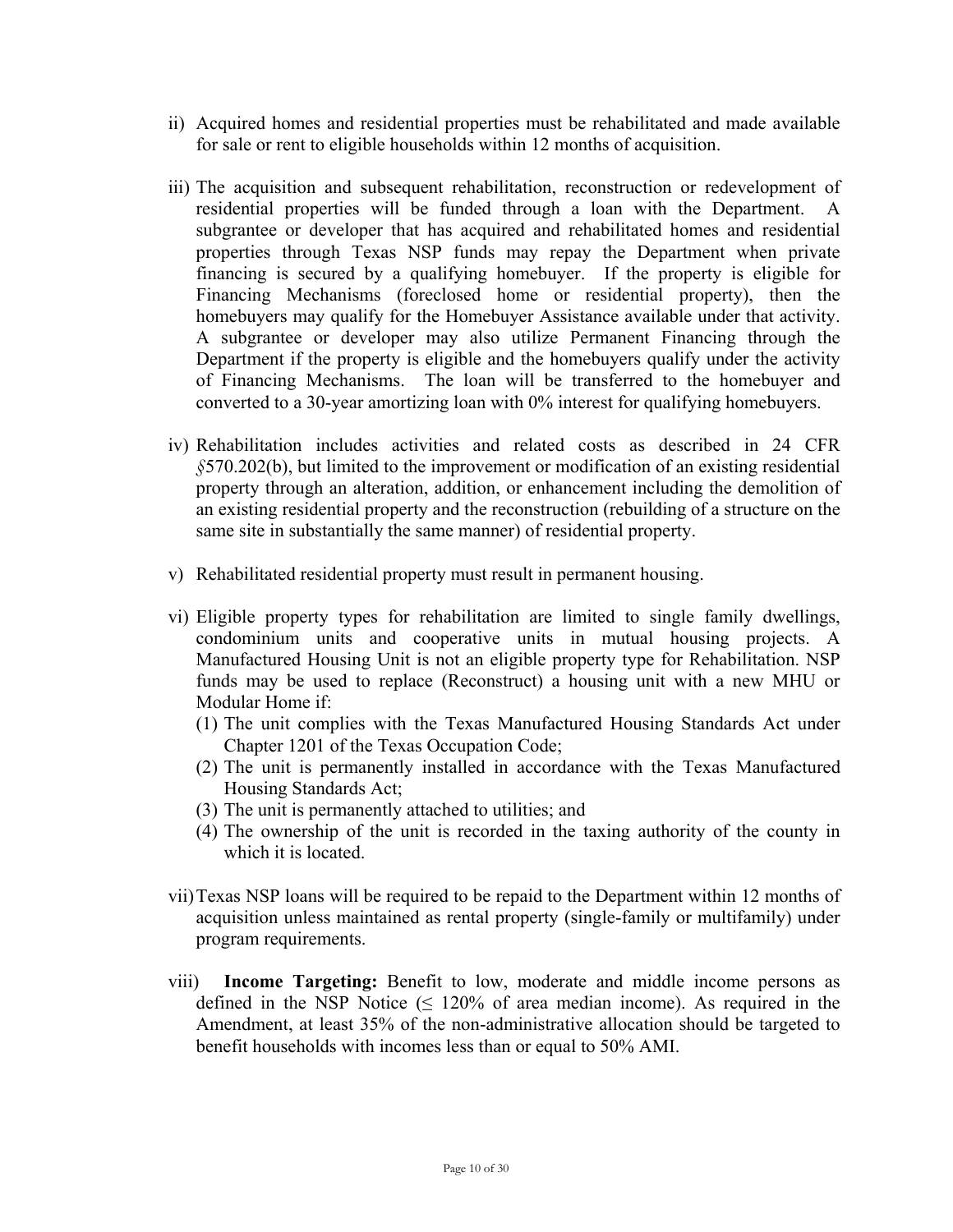- ix) **Activity Delivery Costs:** Administrative costs directly associated with the activity of acquisition are limited to 15% of the hard costs required to acquire the property.
- x) **Program Income:** Any program income generated through the Acquisition and Rehabilitation activity must be returned to the Department.
- xi) **Benchmarks:** The performance under the contract will be evaluated according to the following benchmarks counting from the start date of the contract with the Department:
	- (1) Three months:
		- (a) Environmental assessment complete and submitted to Department for review.
	- (2) Six months:
		- (a) Properties identified and earnest money contracts have been initiated pending site-specific environmental clearance.
	- (3) Twelve months:
		- (a) Homebuyer counseling requirement met for all NSP-assisted homebuyers. (b) All loans closed.
	- (4) Twenty-four months: (a) Properties resold and 100% repayment made to the NSP.
- xii)**Activity Delivery Cost Limits:** Activity Delivery costs for acquisition only will be limited to 15% of the NSP non-administrative costs per housing unit or property however acquisition with rehabilitation will be limited to 20% of the NSP nonadministrative costs per housing unit or property.

#### c) **Land Bank**

*Activity Type: NSP Eligible Use (C) Establish land banks for home and residential properties that have been foreclosed upon. CDBG Eligible Activities: 24 CFR §570.201 (a) Acquisition and (b) Disposition* 

A land bank is a governmental or nongovernmental nonprofit entity established, at least in part, to assemble, manage temporarily, and dispose of properties for the purpose of stabilizing neighborhoods and encouraging reuse or redevelopment of the properties.

- i) The Department shall accept applications under this NOFA from qualified Applicants to establish local land banks to assemble, manage temporarily, and dispose of home and residential properties that have been foreclosed upon. HUD has limited the types of properties that may be acquired using land bank funding in the following manner:
	- (1) Properties must be located within an area with an AMI of 120% or less;
	- (2) Acquired properties must have been foreclosed upon through a legal proceeding under Texas state law, which includes, but is not limited to tax foreclosures and financial foreclosures;
	- (3) Properties to be acquired must be located within a defined service area, as defined by the Applicant according to the requirements in the Texas NSP Application;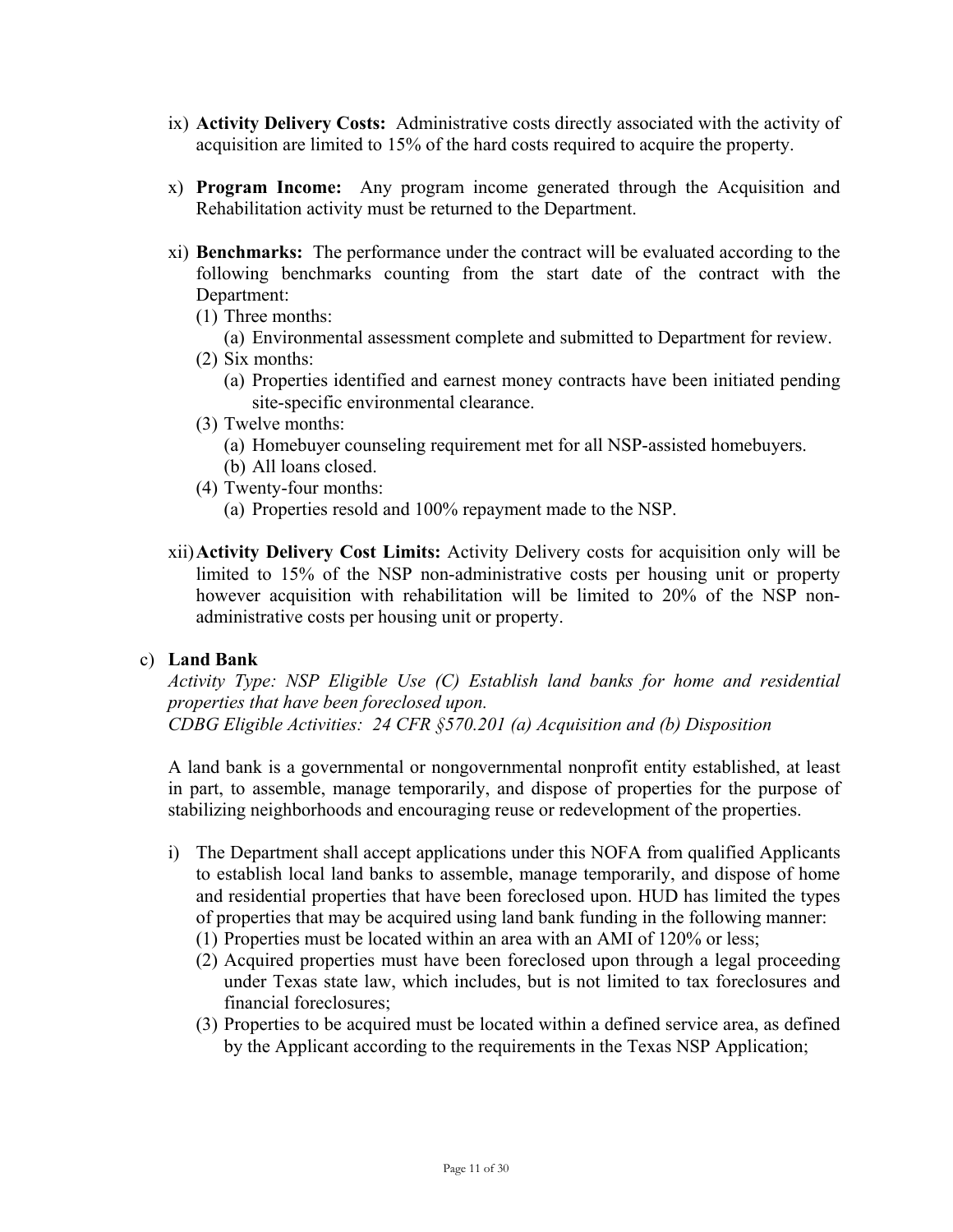- (4) Vacant land may not be acquired. Properties to be acquired must have a foreclosed upon home; however, it is permissible for acquired homes to be subsequently demolished and remain in the land bank.
- ii) Land bank funding may only be used to acquire and dispose of eligible properties. NSP funds may also be used for basic, reasonable maintenance intended to stabilize the property and for the temporary management of the property which includes maintenance, assembly facilitating the redevelopment of and marketing of land banked properties. If the land bank is a governmental entity, it may also maintain foreclosed property that it does not own provided that it charges the owner of the property the full cost of the service or places a lien on the property for the full cost of the service.
- iii) For the purposes of land bank activities in the NSP, a land back acquires foreclosed properties that do not have a designated specific, eligible redevelopment use in accordance with NSP requirements. However, simply holding property off of the local real estate market is not considered sufficient to stabilize most neighborhoods. Therefore, an NSP land bank may only hold the property up to ten years before it obligates (commits through a contract) the property to an eligible NSP use.
- iv) **TSAHC NOFA:** The Department shall contract with the Texas State Affordable Housing Corporation (the "TSAHC") to administer approximately \$5 million to establish and operate a statewide affordable housing land bank. The TSAHC land bank will provide a unique opportunity for eligible entities that have identified land banking as an NSP eligible use to stem the decline of residential property values in their communities but lack the capacity or desire to administer a land bank on their own in a contractual relationship with the Department. TSAHC will release a Request for Proposals (RFP) after the publication of this NOFA and after a grant agreement with the Department has been executed.
	- (1) The TSHCA RFP will be open to units of local government and qualified nonprofit organizations on a renewable cycle allowing applicants to apply and be awarded partnership agreements based on a first-come, first-qualified basis.
	- (2) TSHAC will also oversee the development and provision of training and technical assistance activities to Applicants under this NOFA that apply for land bank funding directly from the Department. All training and technical assistance will be provided to Applicants free of charge.
- v) **Program Income:** Any program income received from land banking activities utilizing Texas NSP funds must be returned to the Department. Revenue received by a private individual or other entity as a result of land banking involving NSP funds must also be returned to the Department.
- vi) **Benchmarks:** In accordance with HERA, the contract term for the Land Bank Program Activity shall not exceed 10 years, or until all land bank properties have been redeveloped in accordance with NSP requirements. Performance under the contract will be evaluated according to the following benchmarks: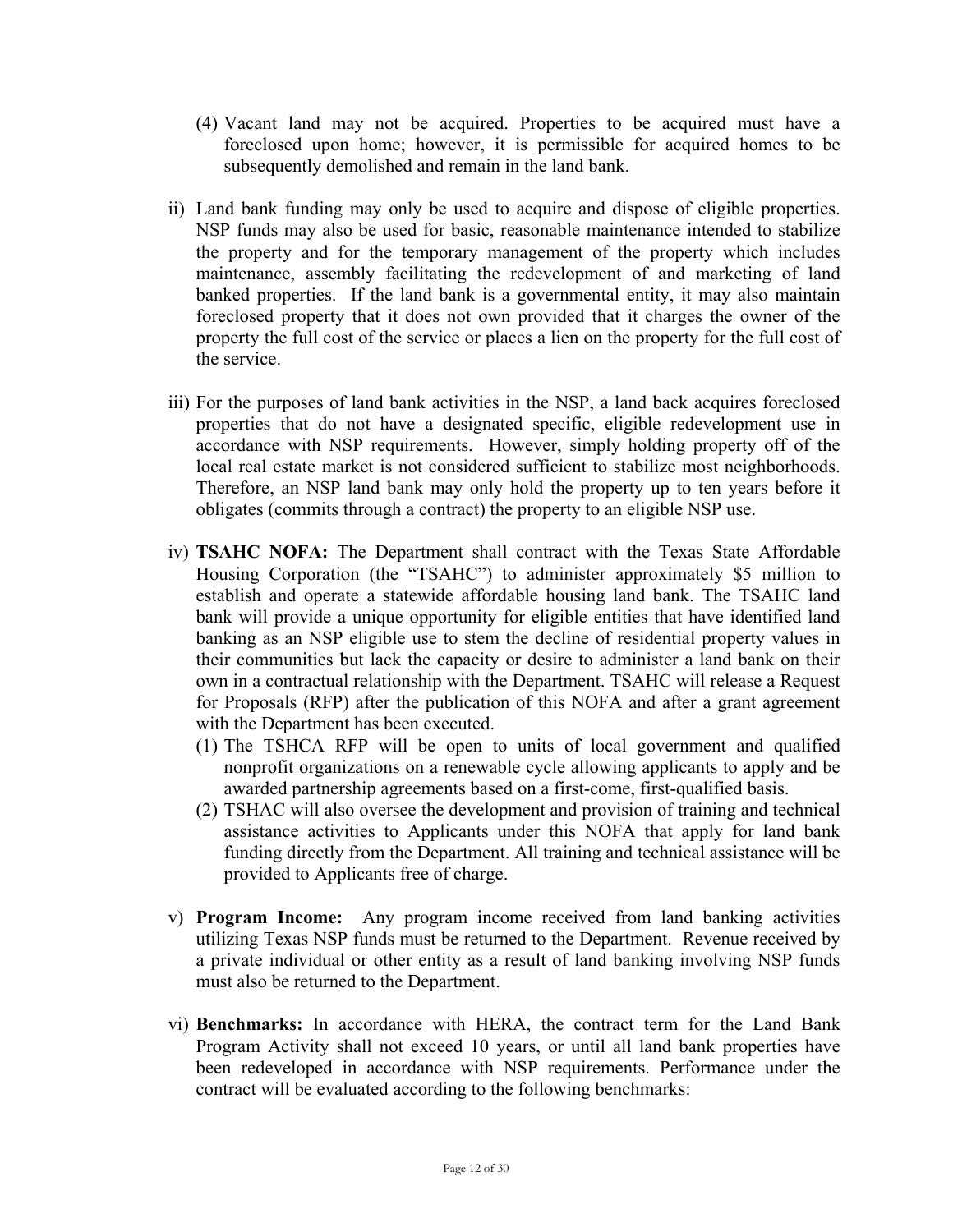- (1) Three months:
	- (a) Environmental Assessment complete and submitted to Department for review.
- (2) Six months:
	- (a) Properties identified and earnest money contracts have been initiated pending site-specific environmental clearance.
- (3) Twelve months:
	- (a) All loans closed for acquired properties.
- (4) Ten years:
	- (a) Properties resold and 100% repayment made to the NSP.
- vii)**Activity Delivery Cost Limits:** Activity Delivery costs for Land Bank will be limited to 20% of the NSP non-administrative costs per housing unit or property.

#### d) **Clearance (Removal of Blight or Demolition)**

*Activity Type: NSP Eligible Use (D) Demolish Blighted Structures CDBG Eligible Activity: 24 CFR 570.201(d) Clearance of blighted structures only.* 

- i) As defined in the Amendment, this activity is anticipated to be used on a limited basis to address urbanized areas of greatest need where subrecipients can prove that blighted structures are affecting property values in the area and pose a threat to human health, safety, and public welfare. This activity cannot be utilized to target the 25% requirement for 50% AMI, but may be used in conjunction with other eligible activities. This activity is funded as a grant.
- ii) **Income Targeting:** Benefits areas with low, moderate and middle-income persons (LMMA) as defined in the NSP Notice ( $\leq$  120% of area median income).
- iii) **Activity Delivery Costs:** Administrative costs directly associated with the activity of clearance are limited to 5% of the hard costs required to carry out the activity.
- iv) **Benchmarks:** The performance under the contract will be evaluated according to the following benchmarks counting from the start date of the contract with the Department:
	- (1) Three months:
		- (a) Environmental Assessment complete and submitted to Department for review.
	- (2) Six months:
		- (a) All properties to be demolished must be under contract for clearance or acquisition (if property is to be acquired) pending site-specific environmental clearance (if tiering methodology is used).
		- (b) All properties set up in contract management system.
	- (3) Eighteen months:
		- (a) 100% of Clearance activity funds drawn.

#### e) **Redevelopment**

*Activity Type: NSP eligible use (E) Redevelop Demolished or Vacant Properties*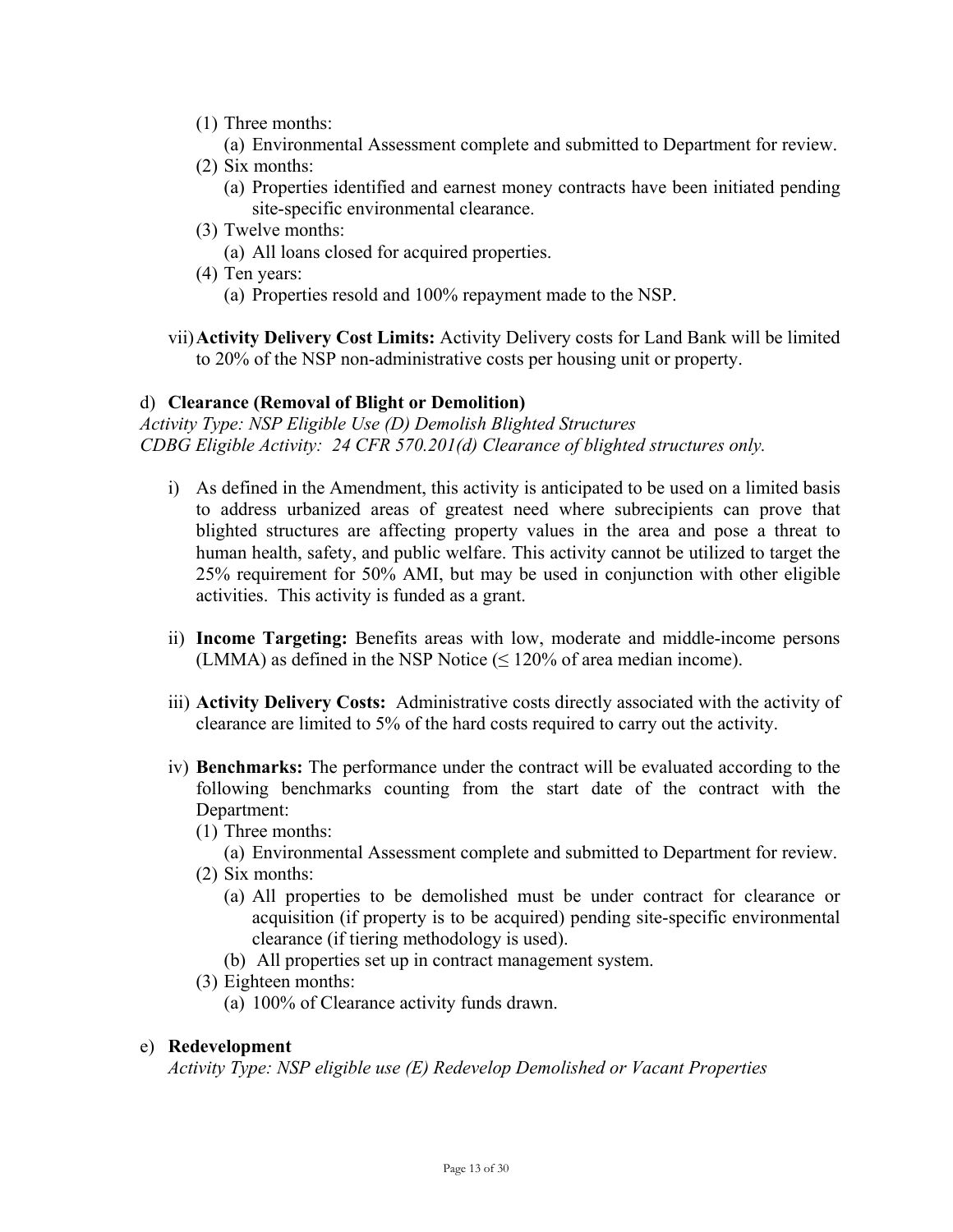*CDBG Eligible Activities: 24 CFR §570.201(a) Acquisition, (b) Disposition, (c) Public Facilities, (e) Public Services, (i) Relocation, (n) Homeownership Assistance (restricted)* 

- i) Redevelopment of demolished or vacant properties will address areas of greatest need throughout the state wherever there are large amounts of demolished or vacant properties that are contributing to declining land values. "Vacant properties" includes both vacant land and properties with vacant structures on the land; however, the properties must have been previously improved. Undeveloped or "greenfield" sites may not be acquired under Eligible Use (E).
- ii) Eligible redevelopment activities include the new construction of housing and building infrastructure and the redevelopment of property to be used as rental housing.
- iii) Specific Requirements: 3-year redevelopment loans for up to 100% financing at 0% interest serving households earning 50% or below AMI
- iv) **Income Targeting:** Benefit to low, moderate and middle income persons as defined in the NSP Notice  $( \leq 120\%$  of area median income). As required in the Amendment, at least 35% of the non-administrative allocation should be targeted to benefit households with incomes less than or equal to 50% AMI.

#### v) **Benchmarks:**

- (1) Three months:
	- (a) Environmental assessment complete and submitted to Department for review.
- (2) Six months:
	- (a) All properties/households identified.
	- (b) For all properties to be acquired, earnest money contracts must have been initiated to meet HERA requirement of obligation pending site-specific environmental clearance.
- (3) Twelve months:
	- (a) Homebuyer counseling requirement met for all NSP-assisted homebuyers.
	- (b) All loans to households closed.
- (4) Twenty-four months:
	- (a) Contract 100% drawn
- (5) Thirty-six months:
	- (a) Repayment of all redevelopment loans complete.
- vi) **Activity Delivery Cost Limits:** Activity Delivery costs for Redevelopment will be limited to 20% of the NSP non-administrative costs per housing unit or property.
- vii)**Program Income**: Any program income generated through the Redevelopment activity must be returned to the Department.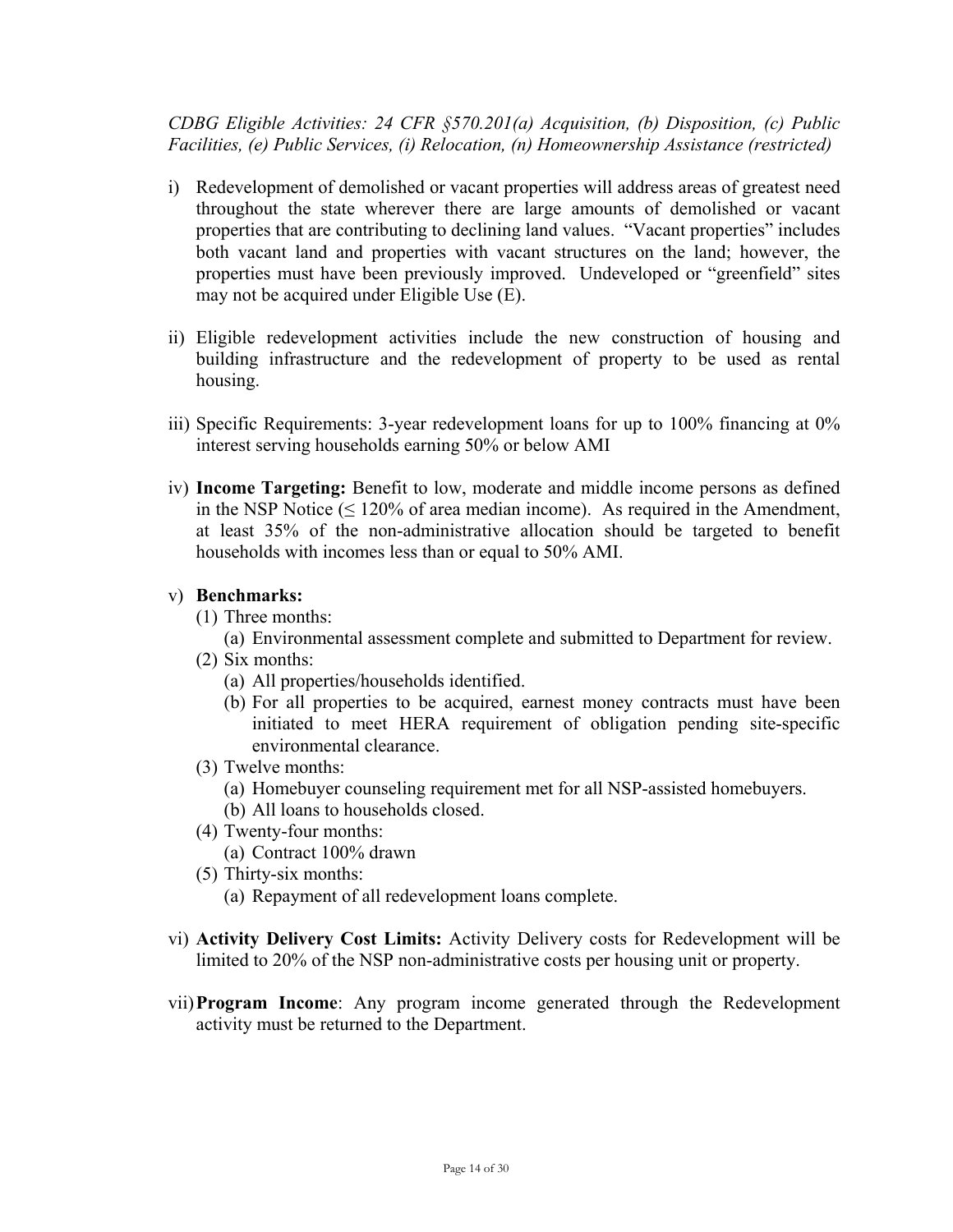# **9) Affordability Requirements**

a) The Texas NSP will adopt the federal program standards for continued affordability for rental housing at 24 CFR *§*92.252. Continued affordability requirements may apply to rental activity as a result of the activities of Financing Mechanisms, Acquisition, Land Banking and/or Redevelopment.

| <b>Rental Housing Activity</b>                                                                        | <b>Minimum Period of</b><br><b>Affordability in Years</b> |
|-------------------------------------------------------------------------------------------------------|-----------------------------------------------------------|
| Rehabilitation or acquisition of<br>existing housing per unit amount of<br>HOME funds: Under \$15,000 |                                                           |
| \$15,000 to \$40,000                                                                                  |                                                           |
| Over \$40,000 or rehabilitation<br>involving refinancing                                              | 15                                                        |
| New construction or acquisition of<br>newly constructed housing                                       |                                                           |

# **Figure 2. Continuing Affordability of Texas NSP Funds**

b) The Texas NSP will adopt the federal program standards for homeownership assistance at 24 CFR *§*92.254. Affordability periods will apply to any Homeownership Assistance as a result of the activities of Financing Mechanisms, Acquisition, Land Banking and/or Redevelopment.

# **Figure 3. Affordability Period of Texas NSP Funds**

| <b>Homeownership Assistance</b><br><b>Amount Per-Unit</b> | <b>Minimum Period of</b><br><b>Affordability in Years</b> |  |  |  |
|-----------------------------------------------------------|-----------------------------------------------------------|--|--|--|
| Under \$15,000                                            |                                                           |  |  |  |
| \$15,000 to \$40,000                                      | 10                                                        |  |  |  |
| Over \$40,000                                             | 15                                                        |  |  |  |

c) The subrecipient must ensure that the HOME requirements are enforceable for any NSP-assisted activities. (Note that the affordability standards dictated by HERA are longer than those under 24 CFR §570.503 and §570.501(b). HOME requirements reflect the minimum allowable standard).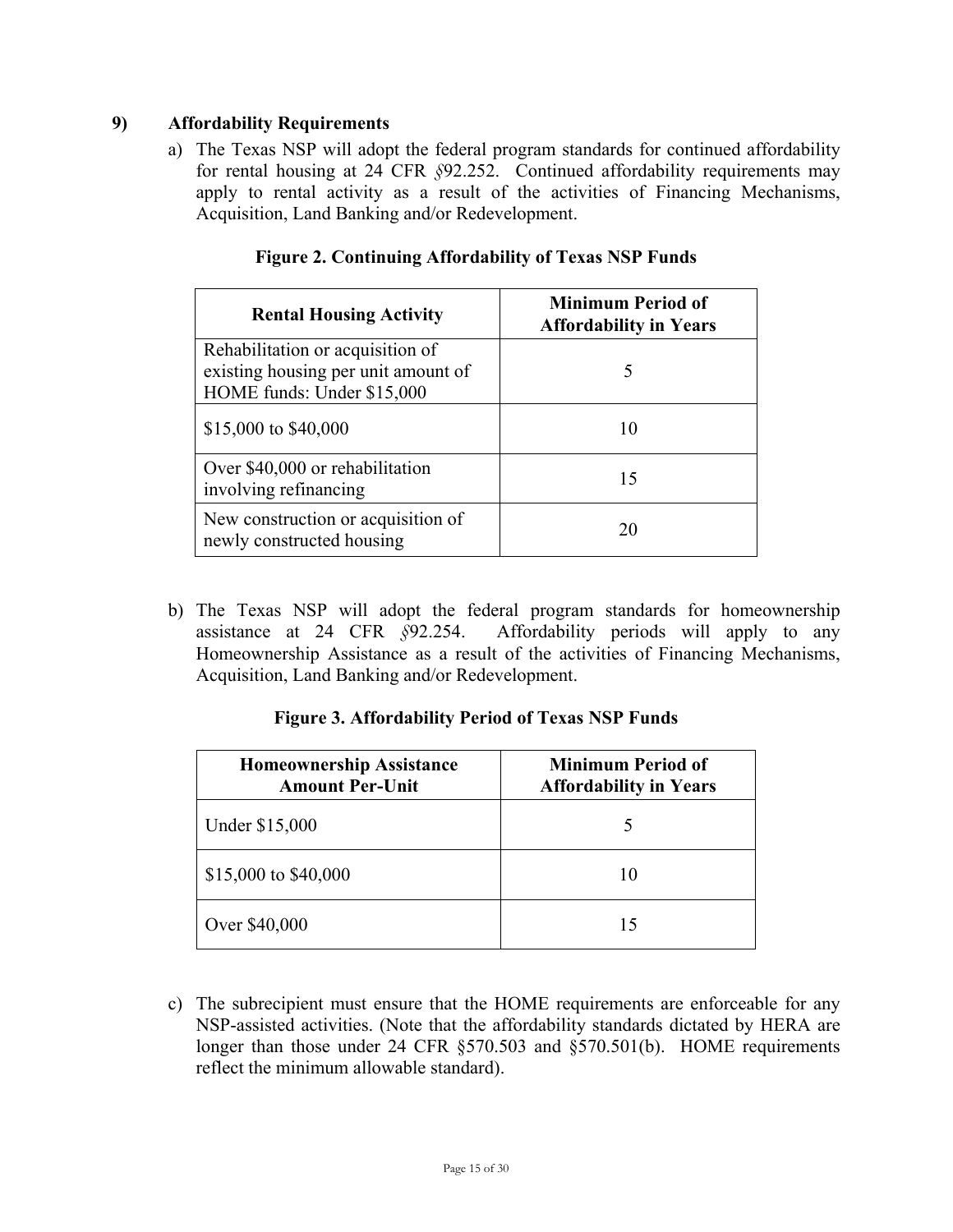d) If NSP funds assist a property that was previously assisted with HOME funds, but on which the affordability restrictions were terminated through foreclosure or transfer in lieu of foreclosure pursuant to 24 CFR Part 92, the HOME affordability restrictions for the greater of the remaining period of HOME affordability or the continuing affordability requirements of this notice.

# **10) Loan Requirements**

- a) **Single-Family Homeownership Loan Requirements.** The Texas NSP will follow the Single Family Mortgage limits set under the February 2008 edition of Section 203(b) of the National Housing Act. Eligible entities may, with written approval of the Department, utilize as a mortgage limit the most recent 95% of Actual Median Sales for each county as promulgated by HUD.
	- i) The unit assisted must be the primary residence of the homebuyer. Awarded entities may provide the NSP assistance to the qualifying homebuyer in the form of a loan or forgivable loan as a financing mechanism discussed in Section 8(a). A down payment of \$500 will be required from all homebuyers receiving Permanent Financing through the Texas NSP; however, qualifying households will be allowed to participate in a self-help housing program, at the approval and discretion of the Department, through which a minimum number of self-help construction hours, to be specified through contract, will be allowed to substitute as "sweat equity" for the \$500 down payment requirement. Affordability terms will be based on the total amount of assistance provided and in accordance with 24 CFR §92.254.
	- ii) Each loan to an assisted homebuyer must be payable to the Department. Each construction loan for reconstruction or rehabilitation shall be evidenced by a construction loan agreement, note, deed of trust, mechanic's lien note, and mechanic's lien contract secured by the property. Loan documents will be provided by the Department and must be executed prior to the commencement of any construction activities (including site clearance/demolition when performed in conjunction with an NSP Eligible Use other than Demolition).
	- iii) Forgiveness of the loan balance is calculated based on a *pro rata* annual share of the loan term. The anniversary date of the loan shall constitute completion of the year. Any partial year shall not be waived. The amount due will be based on the *pro rata* share number of years of the remaining loan term.
	- iv) If at any time prior to the full loan period there occurs a resale of the property, a refinance of any superior lien, a repayment of any superior lien, or if the unit ceases to be the assisted Household's principal residence, the remaining loan balance shall become due and payable.
	- v) Subrecipients must ensure that each NSP-assisted homebuyer who receives conventional financing from a third party obtains a mortgage loan from a lender who agrees to comply with the bank regulators' guidance for non-traditional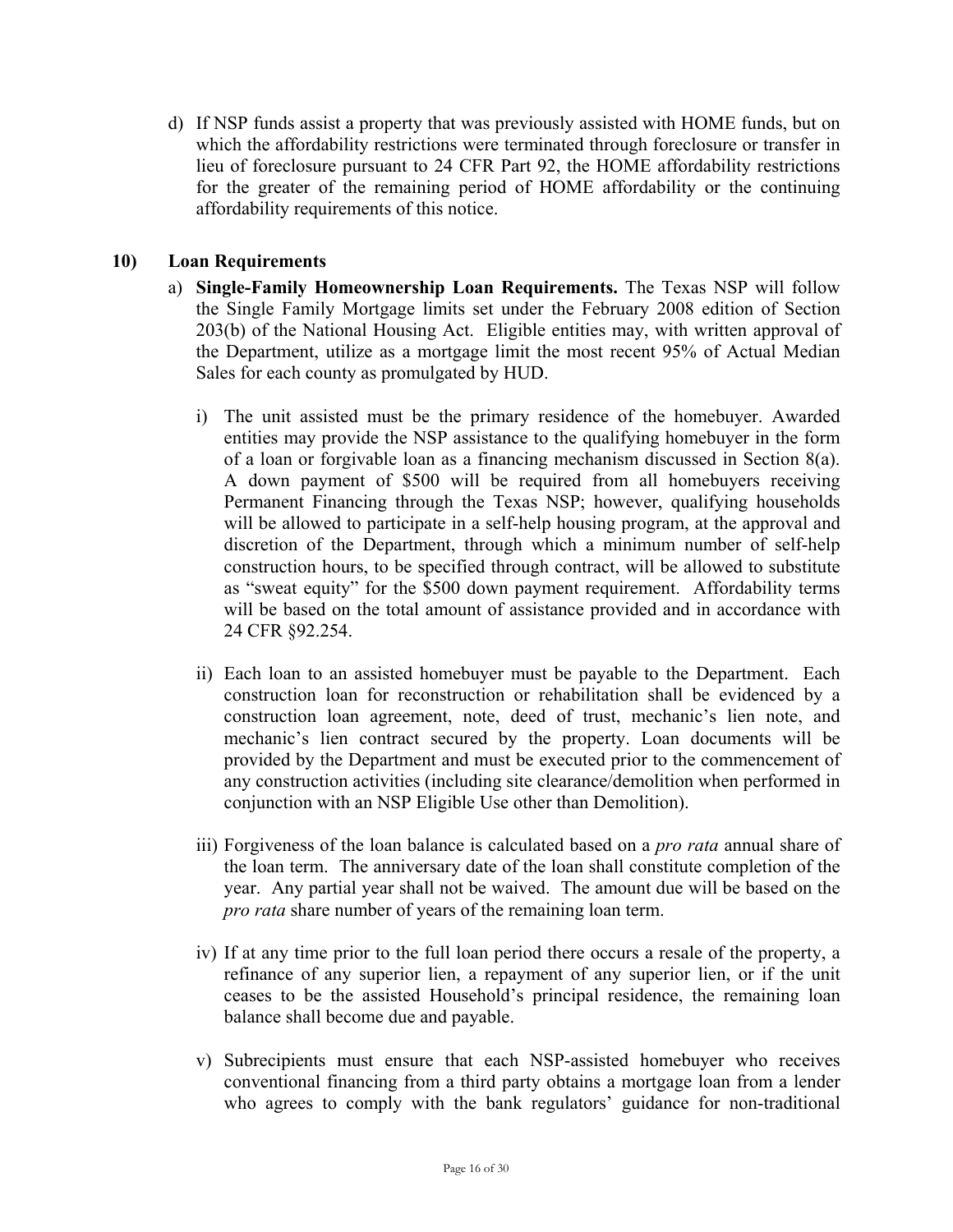mortgages (see, Statement on subprime Mortgage Lending issued by the Office of the Comptroller of the Currency, Board of Governors of the Federal Reserve System, Federal Deposit Insurance Corporation, Department of the Treasury, and National Credit Union Administration). NSP-assisted homebuyers may not receive subprime mortgage loans. Compliance must be documented in the records maintained for each homebuyer.

- vi) If NSP funds assist a property that was previously assisted with HOME funds, but on which the affordability restrictions were terminated through foreclosure or transfer in lieu of foreclosure pursuant to 24 CFR Part 92, the HOME affordability restrictions for the greater of the remaining period of HOME affordability or the continuing affordability requirements of this notice.
- b) **Multifamily Rental Development Loan Requirements.** The Texas NSP will follow the maximum per-unit subsidy amount and subsidy layering allowable under the HOME Program using Section 221(d)(3) limits as defined at 24 CFR §92.250.
	- i) At least 20% of the assisted development must benefit households with incomes at or below 120% AMI.
	- ii) Award amounts are limited to available funding as limited in the application process and respective applicant pool. The minimum award may not be less than \$1,000 per NSP assisted unit. The Department's underwriting guidelines in 10 TAC §1.32 will be used which set as a feasibility criterion a 1.15 debt coverage ratio minimum. Developments involving rehabilitation must establish that the rehabilitation will substantially improve the condition of the housing When NSP funds are used for a rehabilitation development the entire unit must be brought up to the applicable property standards, pursuant to 24 CFR §92.251(a) (1).
	- iii) When Department funds will have a first lien position and funds are used for new construction and/or rehabilitation, assurance of completion of the development in the form of payment and performance bonds in the full amount of the construction contract will be required. Such assurance of completion will run to the Department as obligee and must be documented prior to closing.
	- iv) Properties will be restricted under a Land Use Restriction Agreement ("LURA"), or other such instrument as determined by the Department for these terms. Among other restrictions, the LURA may require the owner of the property to continue to accept subsidies which may be offered by the federal government, prohibit the owner from exercising an option to prepay a federally insured loan, prohibit the discrimination of renters using Section 8 Housing Choice Vouchers, impose tenant income-based occupancy and rental restrictions, or impose any of these and other restrictions as deemed necessary at the sole discretion of the Department in order to preserve the property as affordable housing on a case-by-case basis.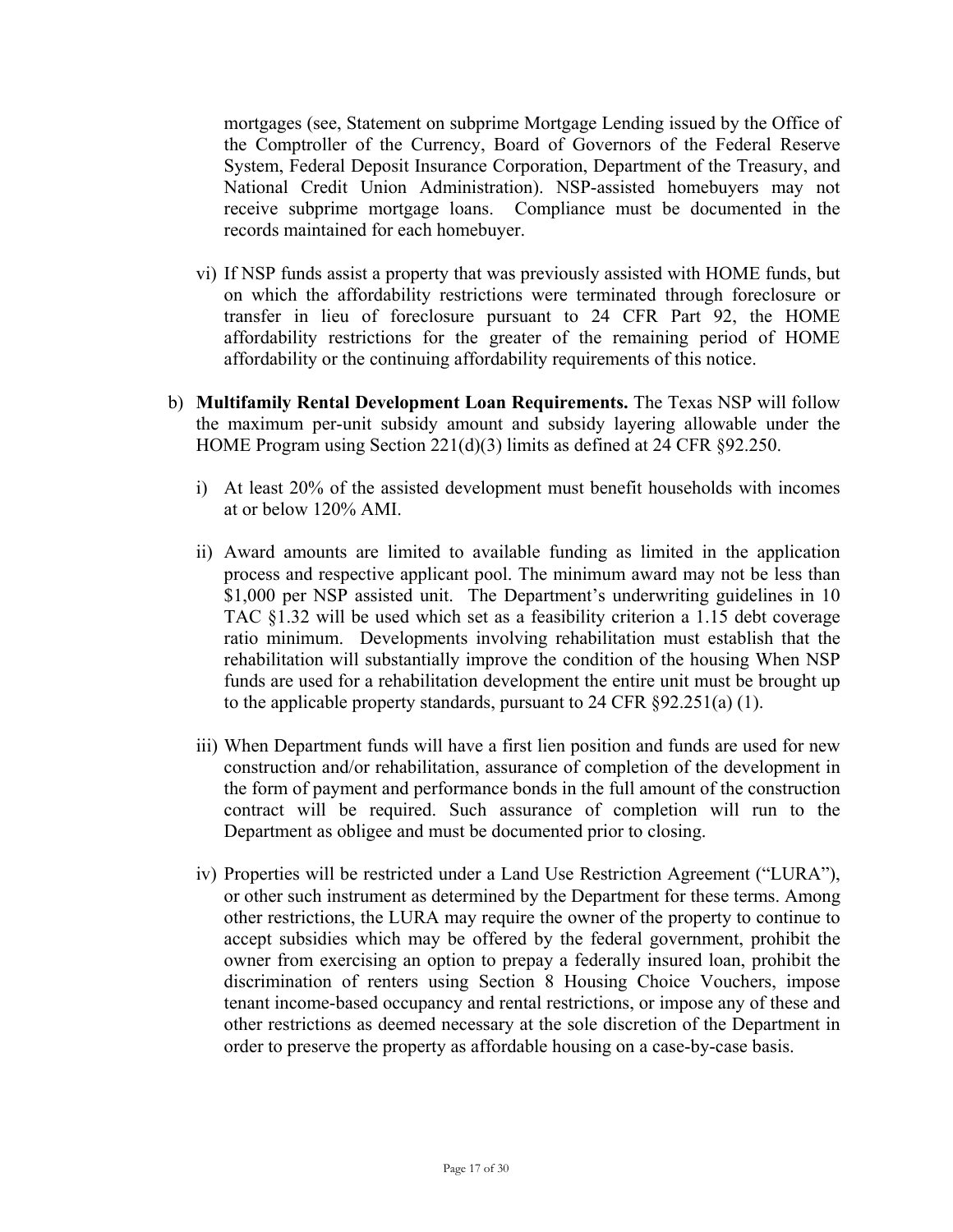v) The Texas NSP will adopt the federal program standards for continued affordability for rental housing at 24 CFR §92.252, however, multifamily housing units may be required to adhere to a 30-year affordability period as defined in the Texas Government Code §2306.185, which outlines State of Texas long-term affordability requirements. Units targeting households earning 50% of AMI must maintain income and rent restrictions for households at that level published by the Department.

#### c) **Documents Supporting Mortgage Loans**

- i) Contract Administrators must not proceed or allow a contractor to proceed with construction, including demolition, on any Activity, Project or Development without first completing the required environmental clearance procedures and Loan closing with the Department.
- ii) A mortgage Loan shall be evidenced by a mortgage or deed of trust note or bond and by a mortgage that creates a lien on the housing development and on all real property that constitutes the site of or that relates to the housing development.
- iii) For each Loan made for the Development of multifamily housing with funds provided to the state under the NSP program, the Department shall obtain a mortgagee's title policy in the amount of the loan. The Department may not designate a specific title insurance company to provide the mortgagee title policy or require the borrower to provide the policy from a specific title insurance company. The borrower shall select the title insurance company to close the loan and to provide the mortgagee title policy.
- iv) A note or bond and a mortgage or deed of trust:
	- (1) must contain provisions satisfactory to the Department;
	- (2) must be in a form satisfactory to the Department; and
	- (3) may contain exculpatory provisions relieving the borrower or its principal from personal liability if the Department agrees.

#### d) **Documents Supporting Homebuyer Assistance and Rehabilitation Loans**

- i) Documentation required for Homebuyer Assistance and Rehabilitation Loans. The Administrator must ensure the following documents are submitted to the Department in order to request that Loan documents be prepared for the Household:
	- (1) A title report or a commitment to issue a title policy not older than ninety (90) days that:
		- (a) evidences no tax lien, mechanic's or materialman's lien or any other restrictions or encumbrances that impair the good and marketable nature of title to the ownership interest. The title report must be a report of the property reflecting the current owner's deed vesting title, including complete deed information, grantees, grantors, execution and recording dates, recording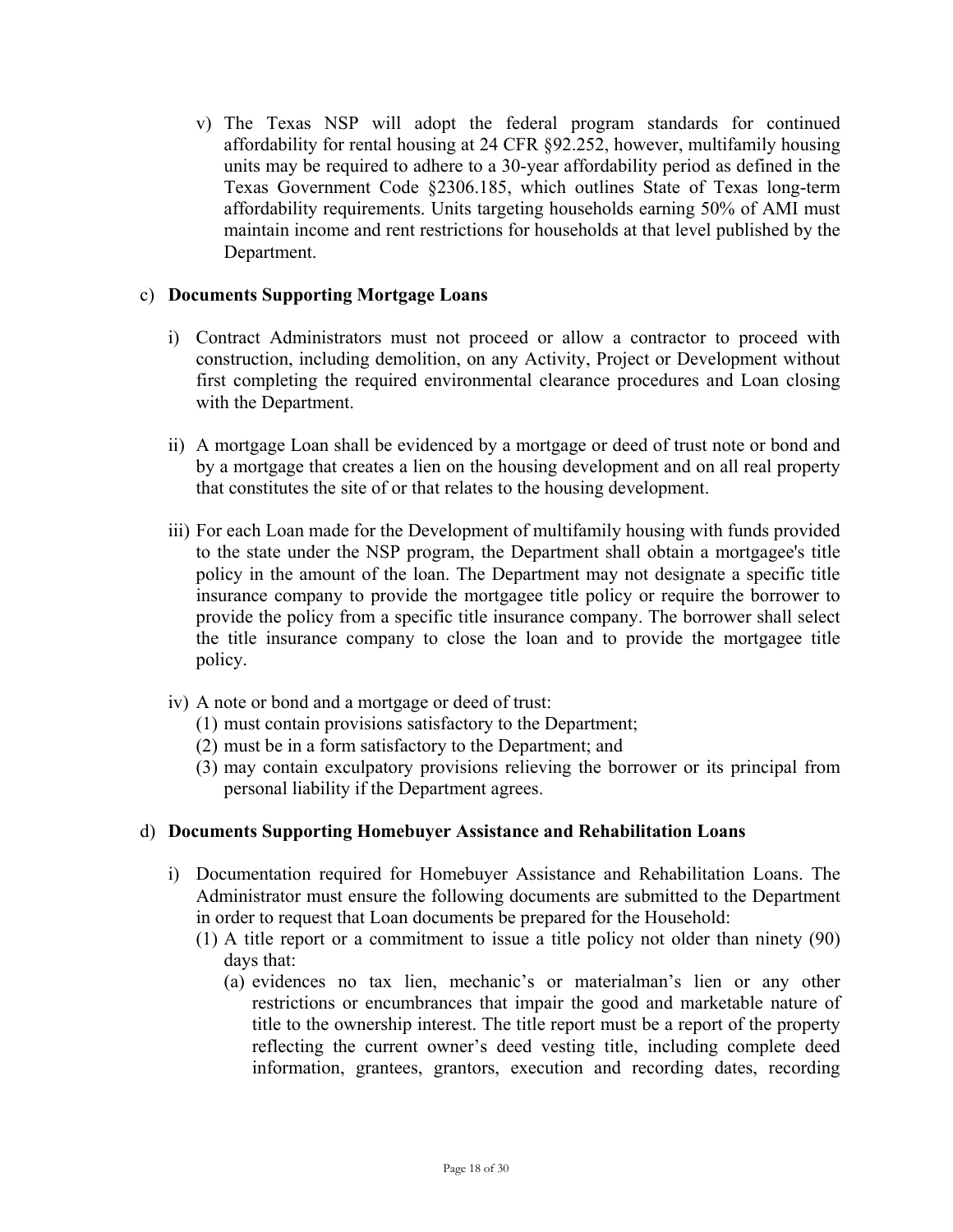references, and legal description, as well as all existing mortgage/deed of trust liens.

- (2) Tax certificate that evidences a current paid status, and in the case of delinquency, evidence of an approved payment plan with the taxing authority and evidence that the payment plan is current; and
- (3) Within ninety (90) days after the Loan closing date, the Administrator or Developer must submit to the Department the original recorded deed of trust and transfer of lien, if applicable. Failure to submit these documents within ninety (90) days after the Loan closing date will result in the Department withholding payment for disbursement requests.

#### **11) Site and Construction/Development Restrictions**

#### a) **Single Family Housing**

- i) Pursuant to 24 CFR §92.251, housing that is constructed or rehabilitated with NSP funds must meet all applicable local codes, rehabilitation standards, ordinances, and zoning ordinances at the time of project completion. In the absence of a local code for new construction or rehabilitation, the housing must meet the International Residential Code or Texas Minimum Construction Standards (TMCS), as applicable, and be in compliance with the basic access standards in new construction, established by §2306.514 of the Texas Government Code. In addition, housing that is rehabilitated with funds awarded under this NOFA must meet all applicable energy efficiency standards established by §2306.187 of the Texas Government Code, and energy standards as verified by RESCHECK.
- ii) If a Texas NSP assisted unit is reconstructed, the applicant must also ensure compliance with the universal design features in new construction, established by §2306.514 of the Texas Government Code, required for any applicant utilizing federal or state funds administered by TDHCA in the construction of single family homes.
- iii) All other assistance (e.g., acquisition) must meet all applicable State and local housing quality standards and code requirements and if there are no such standards or code requirements, the housing must meet the Housing Quality Standards in 24 CFR §982.401. When NSP funds are used for rehabilitation the entire unit must be brought up to the applicable property standards, pursuant to 24 CFR  $\S 92.251(a)(1)$ .

#### b) **Multifamily Rental Housing**

i) Pursuant to 24 CFR §92.251, housing that is constructed or rehabilitated with HOME funds must meet all applicable local codes, rehabilitation standards, ordinances, and zoning ordinances at the time of project completion. In the absence of a local code for new construction or rehabilitation, NSP-assisted new construction or rehabilitation must meet, as applicable, one of three model codes: Uniform Building Code (ICBO),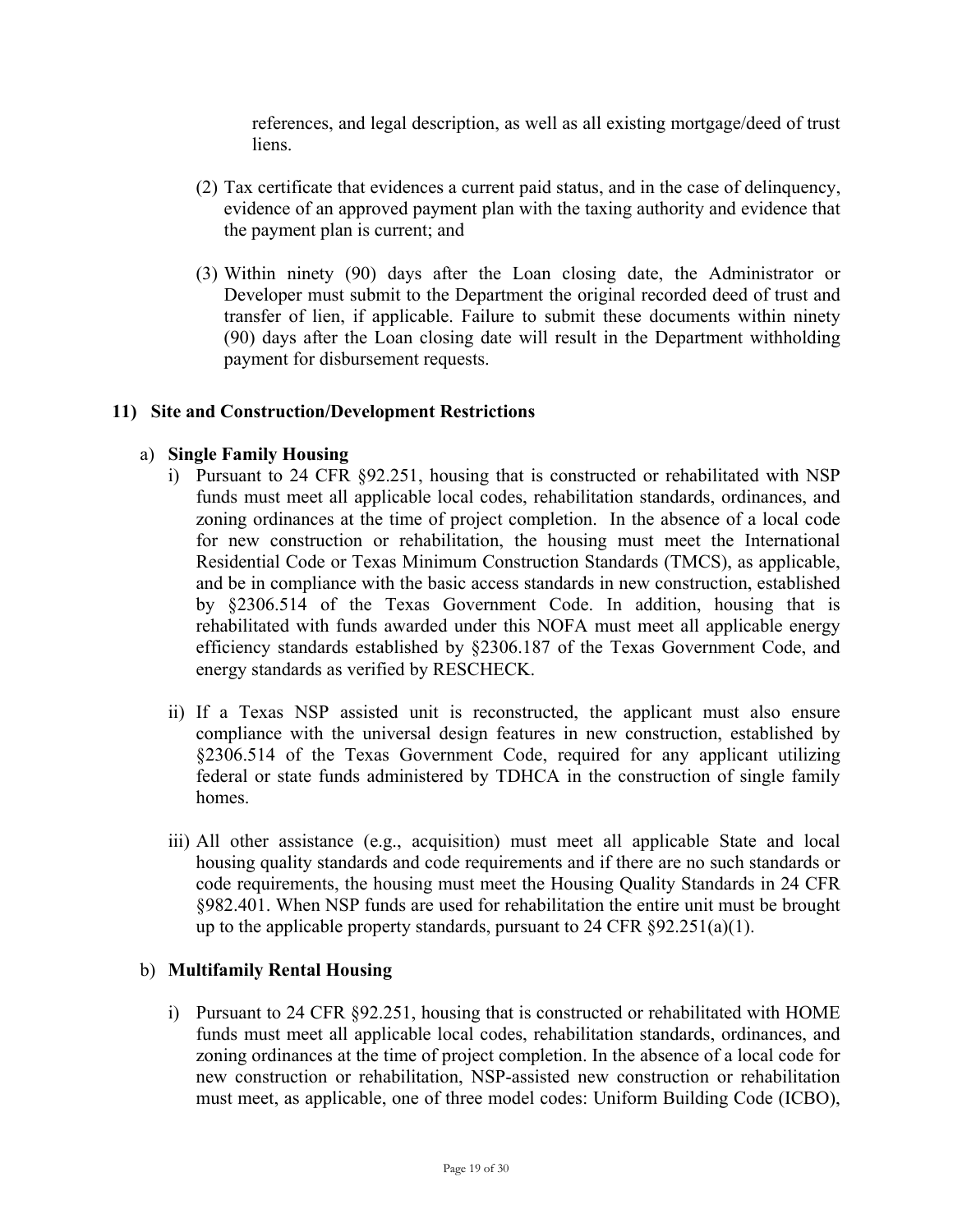National Building Code (BOCA), Standard (Southern) Building Code (SBCCI); or the Council of American Building Officials (CABO) one or two family code; or the Minimum Property Standards (MPS) in 24 CFR §200.925 or §200.926. To avoid duplicative inspections when Federal Housing Administration (FHA) financing is involved in a HOME-assisted property, a participating jurisdiction may rely on a Minimum Property Standards (MPS) inspection performed by a qualified person. Newly constructed housing must meet the current edition of the Model Energy Code published by the Council of American Building Officials.

- ii) Housing must meet the accessibility requirements at 24 CFR Part 8, which implements Section 504 of the Rehabilitation Act of 1973 (29 U.S.C. §794) and covered multifamily dwellings, as defined at 24 CFR §100.201, must also meet the design and construction requirements at 24 CFR §100.205, which implement the Fair Housing Act (42 U.S.C. 3601–3619). Additionally, pursuant to the 2009 Qualified Allocation Plan (QAP), 10 TAC §49.9(h)(4)(H), Developments involving New Construction (excluding New Construction of nonresidential buildings) where some Units are two-stories and are normally exempt from Fair Housing accessibility requirements, a minimum of 20% of each Unit type (i.e. one bedroom, two bedroom, three bedroom) must provide an accessible entry level and all common-use facilities in compliance with the Fair Housing Guidelines, and include a minimum of one bedroom and one bathroom or powder room at the entry level. A certification will be required after the Development is completed from an inspector, architect, or accessibility specialist. Any Developments designed as single family structures must also satisfy the requirements of §2306.514, Texas Government Code.
- iii) All of the current Qualified Allocation Plan and Real Estate Analysis Rules 10 TAC  $§49.6$ , excluding subsections (d), (f), (g) and (h) apply.
- iv) All other HOME-assisted housing (e.g., acquisition) must meet all applicable State and local housing quality standards and code requirements and if there are no such standards or code requirements, the housing must meet the housing quality standards in 24 CFR §982.401. When HOME funds are used for a rehabilitation development the entire unit must be brought up to the applicable property standards, pursuant to 24 CFR §92.251(a) (1).
- v) Multifamily housing assisted with NSP funds must meet the accessibility requirements at 24 CFR Part 8, which implements Section 504 of the Rehabilitation Act of 1973 (29 U.S.C. Section 794) and covered multifamily dwellings, as defined at 24 CFR §100.201, and the design and construction requirements at 24 CFR §100.205, which implement the Fair Housing Act (42 U.S.C. 3601-3619).
- vi) All applications with multifamily housing units intended to serve persons with disabilities must adhere to the Department's Integrated Housing Rule at 10 TAC §1.15.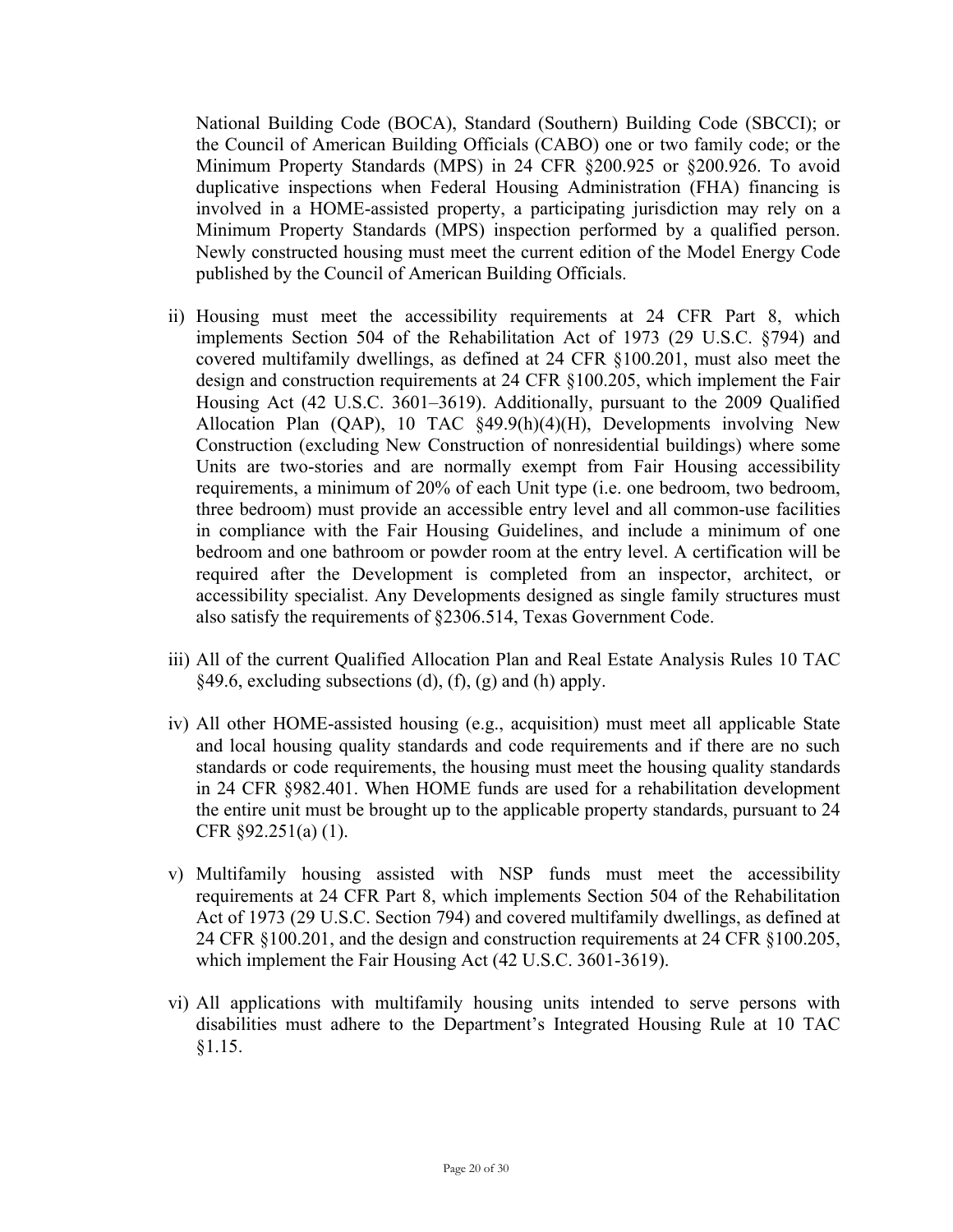- vii)Rental units secured though Texas NSP assistance must be inspected prior to occupancy and must comply with Housing Quality Standards (HQS) established by HUD in 24 CFR Part 92.
- viii) Multifamily properties will be restricted under a Land Use Restriction Agreement ("LURA"), or other such instrument as determined by the Department for these terms. Among other restrictions, the LURA may require the owner of the property to continue to accept subsidies which may be offered by the federal government, prohibit the owner from exercising an option to prepay a federally insured loan, impose tenant income-based occupancy and rental restrictions, or impose any of these and other restrictions as deemed necessary at the sole discretion of the Department in order to preserve the property as affordable housing on a case-by-case basis.

# c) **Additional Requirements (Single and Multifamily Housing)**

- i) NSP assisted new construction or rehabilitation will comply with federal lead-based paint requirements including lead screening in housing built before 1978 in accordance with 24 CFR Part 92.355 and 24 CFR Part 35, subparts A, B, J, K, M, and R.
- ii) Davis-Bacon Labor Standards, as applicable.
- iii) Affirmative Marketing. Recipients must adopt affirmative marketing policies and procedures in furtherance of Texas' commitment to non-discrimination and equal opportunity in housing. Affirmative marketing steps consist of actions to provide information and otherwise attract eligible persons in the housing market area to the available housing without regard to race, color, national origin, gender, religion, familial status or disability. Records should be maintained describing actions taken by the Administrator to affirmatively market units and assess the results of these actions.
- iv) Administrators may not retain Program Income of any kind, including Program Income to fund other eligible NSP Activities and submit any Program Income received to the Department within ten (10) days of receipt. Note: Revenue for the purposes of HERA has the same meaning as program income, as defined at 24 CFR §570.500(a) with the additional modifications as defined in the *Federal Register* notice for NSP.

# **12) Application Requirements**

a) **Direct Pool:** To remain qualified for the reservation amount of a Direct Allocation, initial applications within each eligible county must be submitted within 30 days of notification on the TDHCA web site that HUD has approved this Amendment. Failure to meet the deadline will result in the relinquishment of the reservation of funds. After the deadline, requests for amounts in excess of the identified Direct Allocation amount for each county will be considered based on the availability of remaining funds, on a first-come, firstserved basis.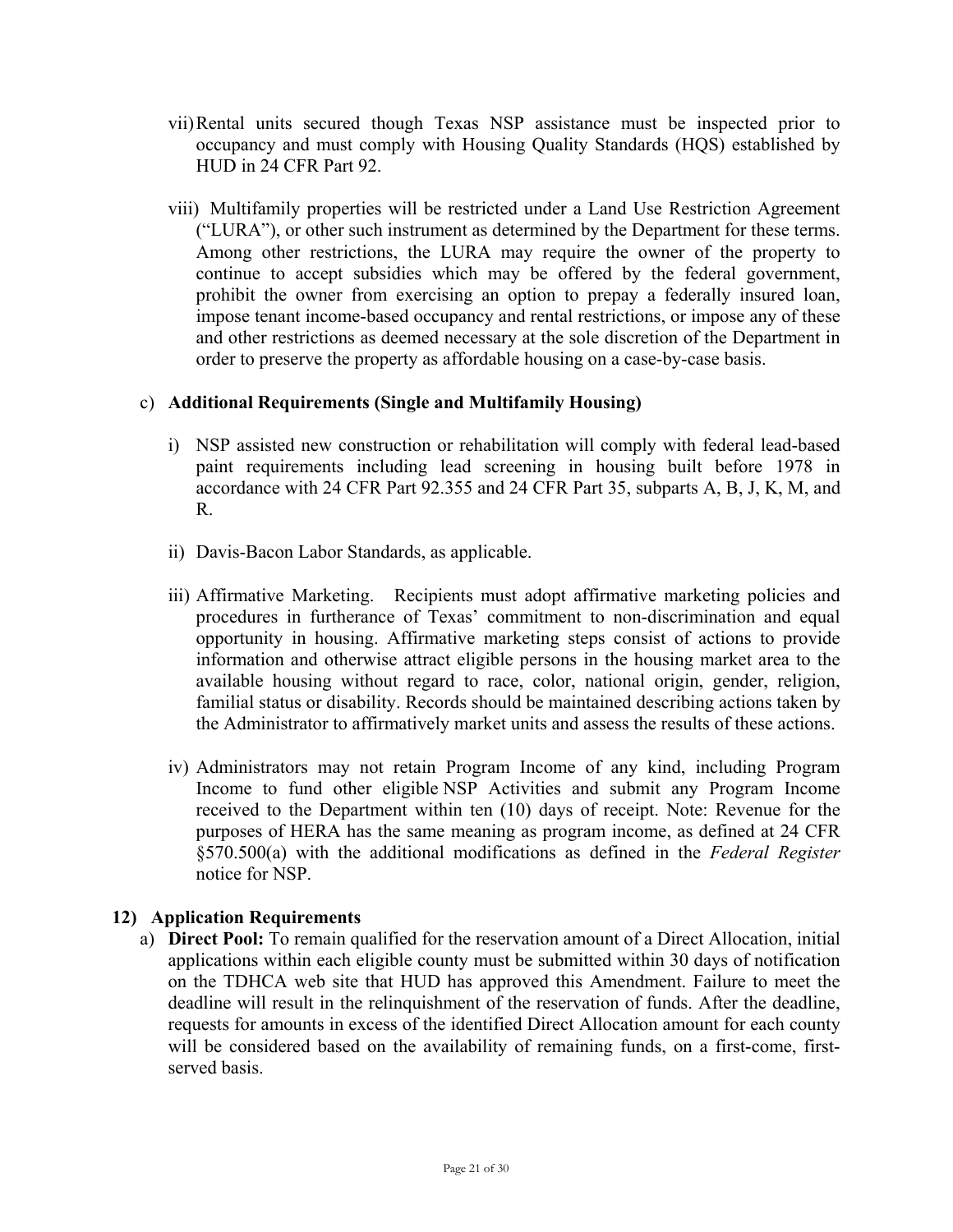- b) **Select Pool:** To remain qualified for this pool of funding, initial applications within each eligible county must be submitted within 30 days of notification on the TDHCA web site that HUD has approved the Amendment. The State will competitively award Select Pool funds based on the selection criteria defined in the activity described in this NOFA within 30 days from the application deadline. Failure to meet the deadline will result in the relinquishment of eligibility. After the deadline, requests for amounts in excess of \$500,000 for each county will be considered based on the availability of remaining funds and the score and ranking of the applicant's submission.
- c) Applicants may request more funding than initially reserved in this NOFA; however, the Department reserves the right to recommend those additional funds in accordance with Department processes, which may delay award. After the first thirty (30) days of the application period, all remaining reserved or unallocated funds in the NOFA will be made available to unfunded requests under Department review, by application pool. After one hundred and twenty (120) days after the opening of the application period, all remaining funds that have not been requested under the NOFA will be distributed by the Department in accordance with NSP federal program guidelines.
- d) Eligible applicants within the county should coordinate to ensure that their proposals consistently address the needs in their communities and do not duplicate the needs identified for each county. Duplication of requests for a county will delay the allocation agreement for a community and could result in a reduced amount of time available for applicants to contract for specific acquisitions. If needed, the State will allocate not less than \$500,000 to multiple entities based on their proportionate need and the county's available direct allocation amount.
- e) **Selection Criteria and Priorities:** The State of Texas has established the priorities and scoring described below that will be used in the application review process. While the criteria are important to demonstrate a successful proposal, the scoring structure was designed to ensure that the State complies with the HUD Notice designed to prioritize areas of greatest need, meets applicable CDBG regulations, and effectively spends the funds:
	- i) Maximum Total Score = 100 Points:
		- (1) Greatest Need (50 Points)
		- (2) Neighborhood Stabilization (20 Points)
		- (3) Low-Income Households (20 Points)
		- (4) Partnerships & Coordination (10 Points)
	- ii) **Greatest Need (50 Points):** The State will give priority to proposals that address the greatest need as represented on Exhibit 1; a higher Need Score indicates greater need. If an applicant has locally available, verifiable data that documents a greater need than established in the Amendment, it may be submitted. Controvertible date may include but is not limited to local data sources such as local financial institution data or local government records or a subset (smaller than county-level) of a national data source such as U.S. Postal Service data. Source documentation for all controvertible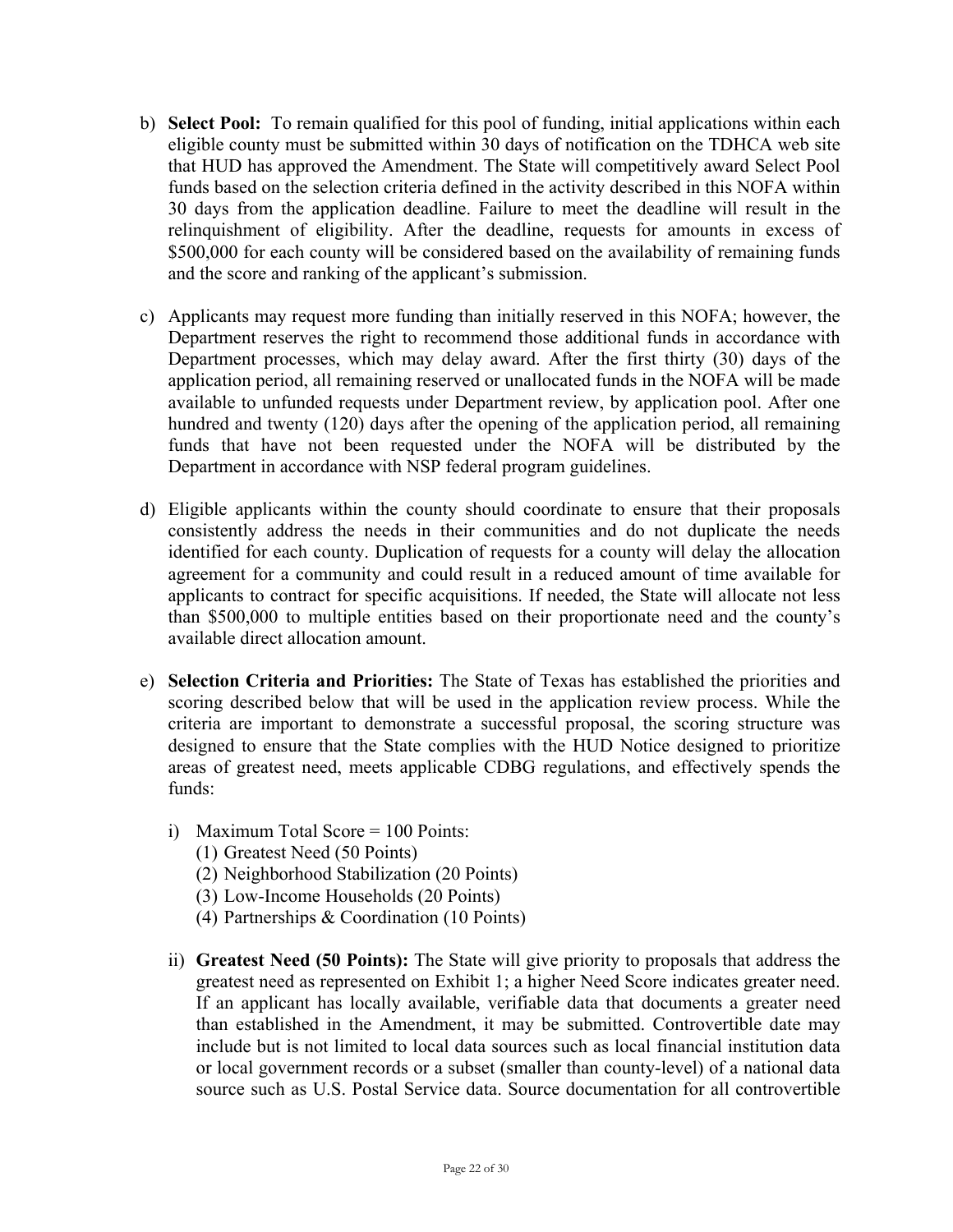data is required. Certifications will be required for primary source data submissions. Finally, the controvertible data submission must calculate a higher score than the State's proposal by utilizing the formulas and methodology as published in the Amendment. The State will consult with HUD to determine whether the alternate data source is acceptable by HUD standards.

- iii) **Neighborhood Stabilization (20 Points):** A narrative description that defines NSPfunded activities and meets the program's mission to alleviate distress of housing foreclosure and abandonment of properties caused by problematic mortgage lending activities. Priority will be given to applications which identify specific properties for eligible activities or provide a list of households to be assisted.
- iv) **Assistance to Low-Income Households at or Below 50% AMI (20 Points):** In order to emphasize affordability for households at or below 50% of the area median income (AMI), the State will give priority to proposals that will serve persons in this income category beyond the Texas NSP minimum allocation wide requirement of 35% for non-land bank activities. Proposal scores will be prorated according to the additional percentage of funds that will benefit households at or below 50% AMI.
- v) **Partnerships & Coordination (10 Points):** The State will give priority to those applicants that demonstrate effective cooperation in addressing needs by providing evidence of capacity, communication and planning with other entities in the area to be served. This priority will include proposals submitted by city and county governments, nonprofits and regional efforts to efficiently manage NSP funds. The applicant must demonstrate a strong management role in the program delivery.
- f) **Acquisitions & Relocation:** It is estimated that most properties will be vacant, but previously improved, abandoned and foreclosed; it is not anticipated that relocation will occur. However, the Texas NSP will require adherence to the guidelines set forth in the Uniform Relocation Assistance and Real Property Acquisition Policies Act of 1970, as amended (49 CFR Part 24).
- g) **Resolution:** All applications submitted must include an **original** resolution from the Applicant's direct governing body, authorizing the submission of the Application, acknowledgement of NSP as a reimbursement program, naming of a person and the person's title authorized to represent the organization and signature authority to execute a contract. If submission of a resolution is prohibitive at the time of application submission due to the time constraints of the NSP, a letter of intent from the chief elected official or the Chief Executive Officer of the applicant will suffice for the purposes of an application. A resolution conforming to the requirements herein will be required prior to contract execution.

#### **13) Review Process**

a) Each application will be assigned a "received date" based on the date and time it is physically received by the Division. Then each application will be reviewed on its own merits, as applicable. Applications will continue to be prioritized for funding based on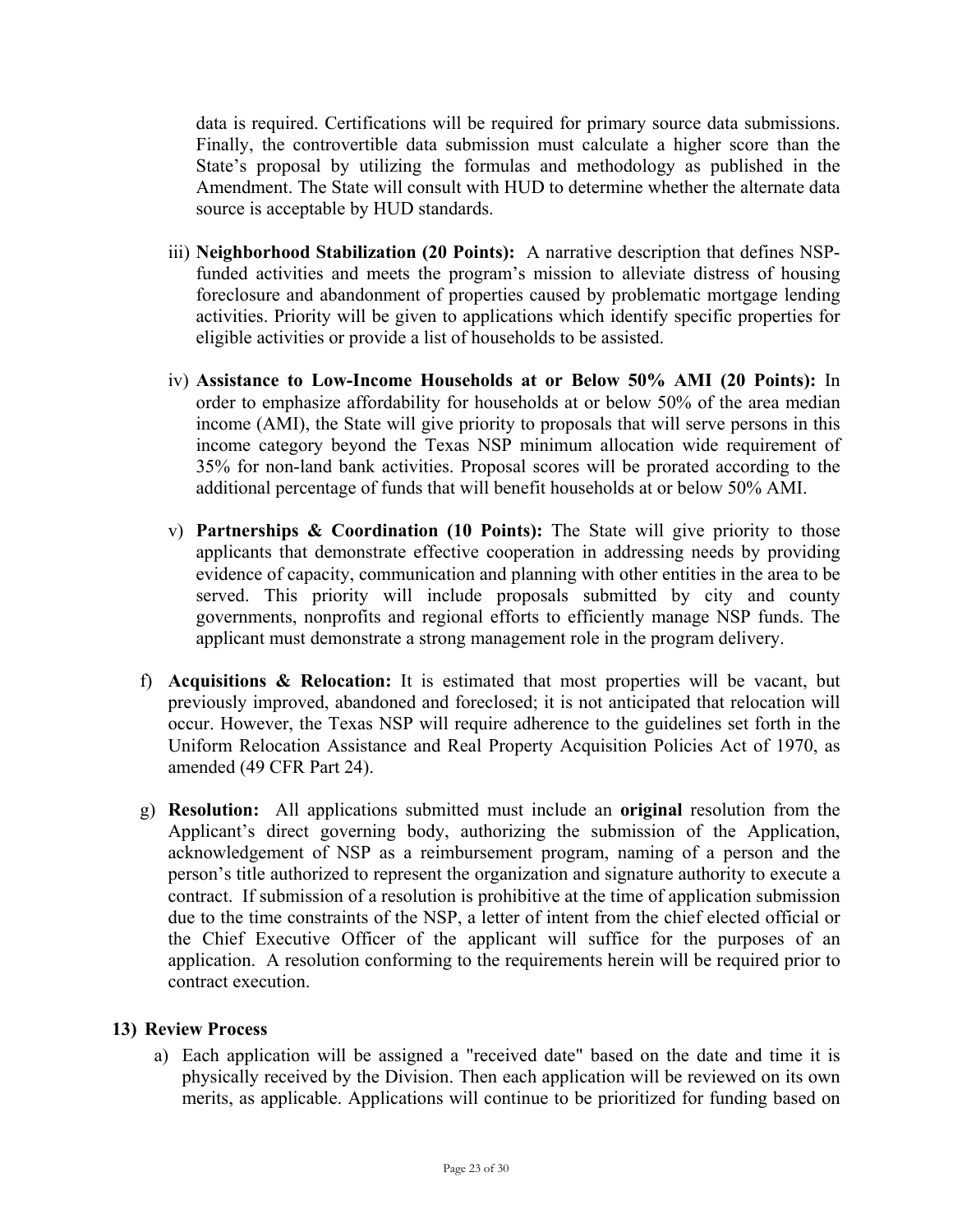their competitive scoring or "received date", depending on allocation. Applications will be reviewed for applicant and activity eligibility, and threshold criteria as described in this NOFA.

- b) The Department will ensure review of materials required under the NOFA and Program Guide and will issue a notice of any Administrative Deficiencies within ten (10) business days of the received date. Administrative deficiencies are omissions, inaccuracies or incomplete information on the application that can be readily corrected. Applications with Administrative Deficiencies not cured within a subsequent ten (10) business days, will be terminated and must reapply for consideration of funds. Applications that have completed this phase will be reviewed for recommendation to the Board by the Selection Committee.
- c) If a submitted Application has an entire section of the application missing; has excessive omissions of documentation from the Selection Criteria or required documentation; or is so unclear, disjointed or incomplete that a thorough review cannot reasonably be performed by the Department, as determined by the Department, will be terminated without being processed as an Administrative Deficiency. To the extent that a review was able to be performed, specific reasons for the Department's determination of ineligibility will be included in the termination letter to the Applicant.
- d) The Department may decline to consider any Application if the proposed activities do not, in the Department's sole determination, represent a prudent use of the Department's funds. The Department is not obligated to proceed with any action pertaining to any Applications that are received, and may decide it is in the Department's best interest to refrain from pursuing any selection process. The Department reserves the right to negotiate individual elements of any Application.
- e) All Applicants will be processed through the Department's Application Evaluation System, and will include a previous award and past performance evaluation. Poor past performance may disqualify an Applicant for a funding recommendation or the recommendation may include conditions.
- f) Funding recommendations of eligible Applicants will be presented to the Department's Governing Board of Directors based on eligibility and limited by the total amount of funds available under this NOFA and the maximum award amount.
- g) In accordance with §2306.082, Texas Government Code and 10 TAC §1.17, it is the Department's policy to encourage the use of appropriate alternative dispute resolution procedures ("ADR") under the Governmental Dispute Resolution Act, Chapter 2009, Texas Government Code, to assist in resolving disputes under the Department's jurisdiction. As described in Chapter 154, Civil Practices and Remedies Code, ADR procedures include mediation. Except as prohibited by the Department's ex parte communications policy, the Department encourages informal communications between Department staff and Applicants, and other interested persons, to exchange information and informally resolve disputes. The Department also has administrative appeals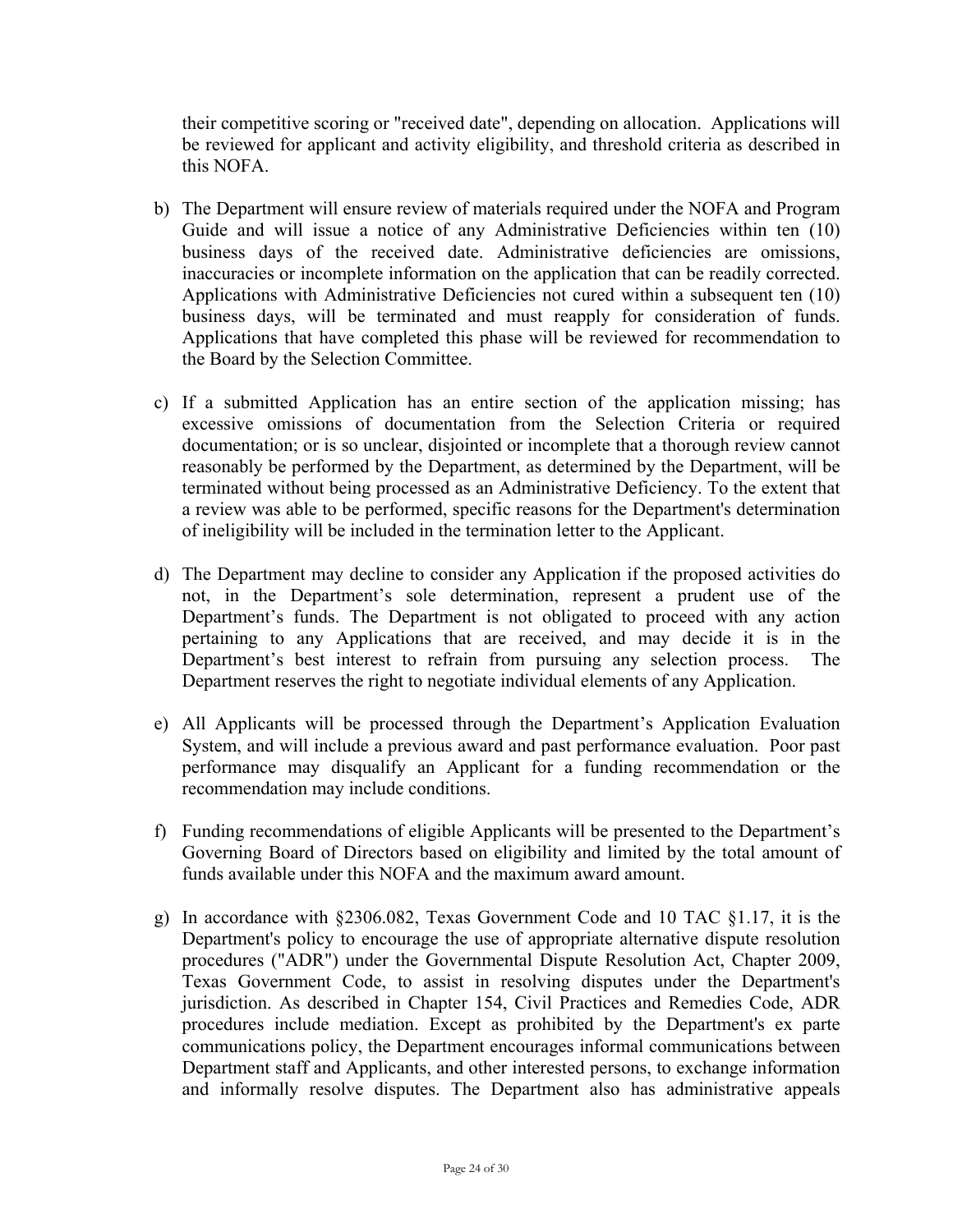processes to fairly and expeditiously resolve disputes. If at anytime an Applicant or other person would like to engage the Department in an ADR procedure, the person may send a proposal to the Department's Dispute Resolution Coordinator. For additional information on the Department's ADR Policy, see the Department's General Administrative Rule on ADR at 10 TAC §1.17.

- h) An Applicant may appeal decisions made by staff in accordance with 10 TAC  $\S$ 1.7.
- i) Eligible applicants within the county should coordinate to ensure that their proposals consistently address the needs in their communities and do not duplicate the needs identified for each county. Duplication of requests for a county will delay the allocation agreement for a community and could result in a reduced amount of time available for applicants to contract for specific acquisitions. In the application, applicants are required to identify:
	- i) The geographic neighborhoods and communities targeted for Texas NSP funds within their jurisdiction;
	- ii) The Texas NSP eligible activities proposed to meet the specific needs in each area;
	- iii) The strategy for maximum revitalization and impact of funds.

#### **14) Application Submission**

- a) All applications submitted for the Direct Pool under this NOFA must be received on or before 5:00 p.m. on **Monday April 27, 2009, regardless of method of delivery.**
- b) All applications submitted for the Select Pool under this NOFA must be received on or before 5:00 p.m. on **Monday April 27, 2009, regardless of method of delivery.**
- c) The Department will accept applications from 8 a.m. to 5 p.m. each business day, excluding federal and state holidays from the date this NOFA is published on the Department's web site until the deadline. Questions regarding this NOFA should be addressed to:

Texas Department of Housing & Community Affairs 221 E.  $11^{\text{th}}$  Street Austin, Texas 78701 Telephone: (512) 463-8921 E-mail: robb.stevenson@tdhca.state.tx.us

- d) All applications must be submitted, and provide all documentation, as described in this NOFA and associated application materials.
- e) Applicants must submit one complete printed copy of all Application materials and one complete scanned copy on a disc of the Application materials as detailed in the Program Guide. All scanned copies must be scanned in accordance with the guidance provided in the Program.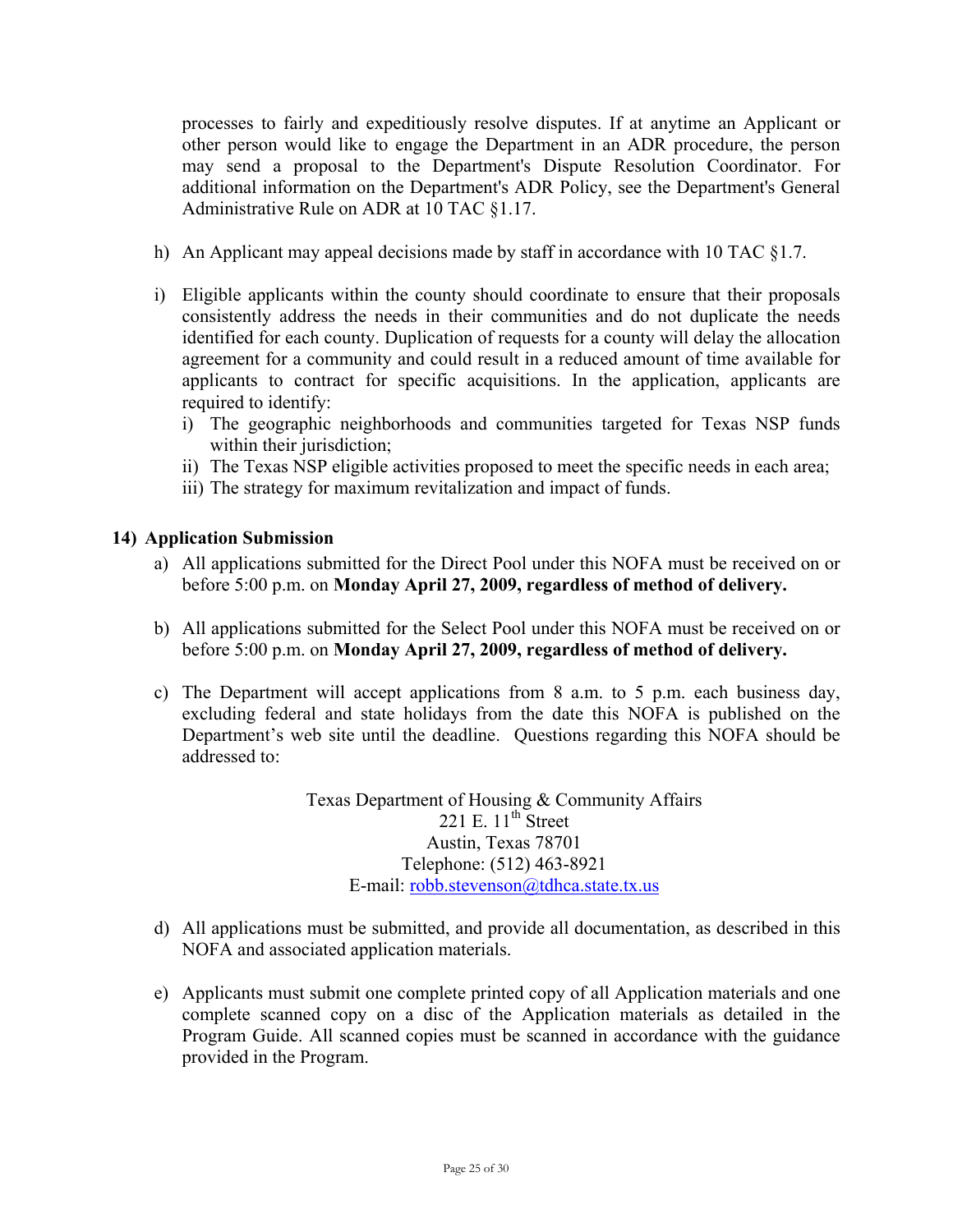- f) All Application materials will be available on the Department's website at www.tdhca.state.tx.us. Applications will be required to adhere to the threshold requirements in effect at the time of the Application submission. Applications must be on forms provided by the Department, and cannot be altered or modified and must be in final form before submitting them to the Department.
- g) This NOFA does not include text of the various applicable regulatory provisions that may be important to the NSP Program. For proper completion of the application, the Department strongly encourages potential applicants to review the State and Federal regulations, and contact the NSP Division for guidance and assistance.
- h) **Application Workshop:** the Department will present an application workshop in Austin, Texas on a date to be determined. The workshop will address information such as the Application preparation and submission requirements, evaluation criteria, state and federal program information, and environmental requirements. The Application workshop schedule and registration will be posted on the Department's website at www.tdhca.state.tx.us
- i) **Audit Requirements:** An applicant is not eligible to apply for funds or any other assistance from the Department unless a past audit or Audit Certification Form has been submitted to the Department in a satisfactory format on or before the application deadline for funds or other assistance per 10 TAC §1.3(b). This is a threshold requirement outlined in the application, therefore applications that have outstanding past audits will be disqualified. Staff will not recommend applications for funding to the Department's Governing Board unless all unresolved audit findings, questions or disallowed costs are resolved per 10 TAC §1.3(c).
- j) Applications must be sent via overnight delivery to:

# **Texas Department of Housing and Community Affairs Attn: Neighborhood Stabilization Program 221 East 11th Street Austin, TX 78701-2410**

or via the U.S. Postal Service to:

#### **Texas Department of Housing and Community Affairs Attn: Neighborhood Stabilization Program Post Office Box 13941 Austin, TX 78711-3941**

*NOTE: This NOFA does not include the text of the various applicable regulatory provisions that may be important to the administration of the Neighborhood Stabilization Program. For proper completion of the application, the Department strongly encourages potential applicants to review all applicable State and Federal regulations.*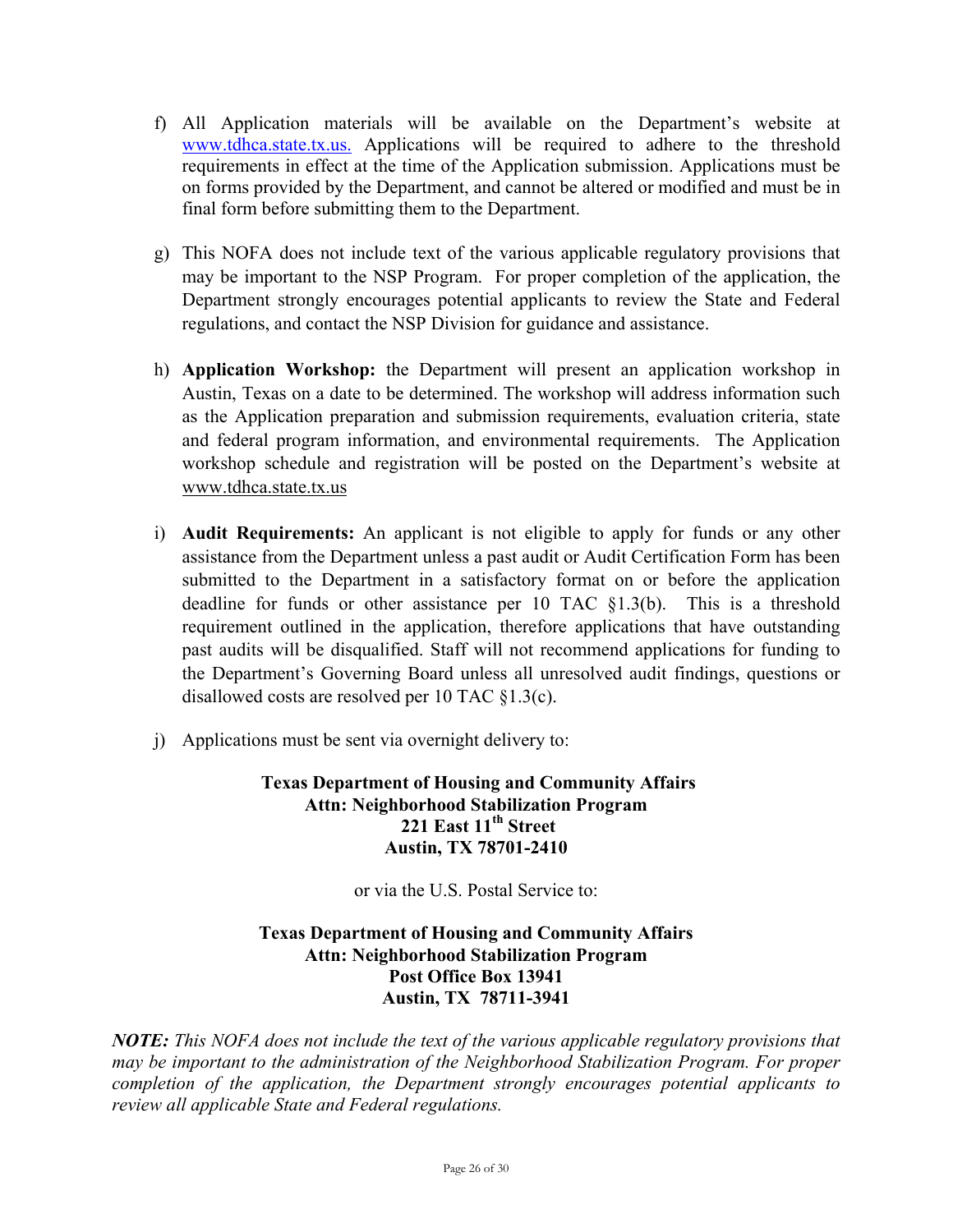|                    | <b>Direct Texas NSP</b> | <b>Select Pool</b> |                   |
|--------------------|-------------------------|--------------------|-------------------|
| <b>County Name</b> | <b>Allocation</b>       | <b>Eligible</b>    | <b>Need Score</b> |
| Tarrant            | \$7,320,349             |                    | 13320             |
| Dallas             | 4,684,332               |                    | 10684             |
| Cameron            | 3,465,632               |                    | 9466              |
| Bexar              | 3,150,408               |                    | 9150              |
| Hidalgo            | 3,005,258               |                    | 9005              |
| Harris             | 2,875,584               |                    | 8876              |
| Nueces             | 2,522,253               |                    | 8522              |
| Collin             | 2,278,454               |                    | 8278              |
| Webb               | 2,025,812               |                    | 8026              |
| Travis             | 2,017,952               |                    | 8018              |
| Montgomery         | 1,697,675               |                    | 7698              |
| El Paso            | 1,648,634               |                    | 7649              |
| <b>Brazoria</b>    | 1,586,234               |                    | 7586              |
| Potter             | 1,579,681               |                    | 7580              |
| Jefferson          | 1,498,945               |                    | 7499              |
| Denton             | 1,166,500               |                    | 7166              |
| Taylor             | 1,099,259               |                    | 7099              |
| Williamson         | 1,066,554               |                    | 7067              |
| Bell               | 1,064,488               |                    | 7064              |
| Lubbock            | 1,057,705               |                    | 7058              |
| Galveston          | 1,003,104               |                    | 7003              |
| Wichita            | 803,464                 |                    | 6803              |
| Fort Bend          | 726,857                 |                    | 6727              |
| Ector              | 699,232                 |                    | 6699              |
| McLennan           | 647,971                 |                    | 6648              |
| Gregg              |                         | Gregg              | 6143              |
| Tom Green          |                         | Tom Green          | 6055              |
| Grayson            |                         | Grayson            | 5809              |
| <b>Brazos</b>      |                         | <b>Brazos</b>      | 5761              |
| Victoria           |                         | Victoria           | 5741              |
| Orange             |                         | Orange             | 5634              |
| Bowie              |                         | Bowie              | 5593              |
| Harrison           |                         | Harrison           | 5583              |
| Midland            |                         | Midland            | 5507              |
| Smith              |                         | Smith              | 5502              |
| Comal              |                         | Comal              | 5498              |
| Hays               |                         | Hays               | 5326              |
| Ellis              |                         | Ellis              | 4325              |
| Johnson            |                         | Johnson            | 4284              |
| Kaufman            |                         | Kaufman            | 3964              |

# **Exhibit 1. Texas Neighborhood Stabilization Program County Need Score**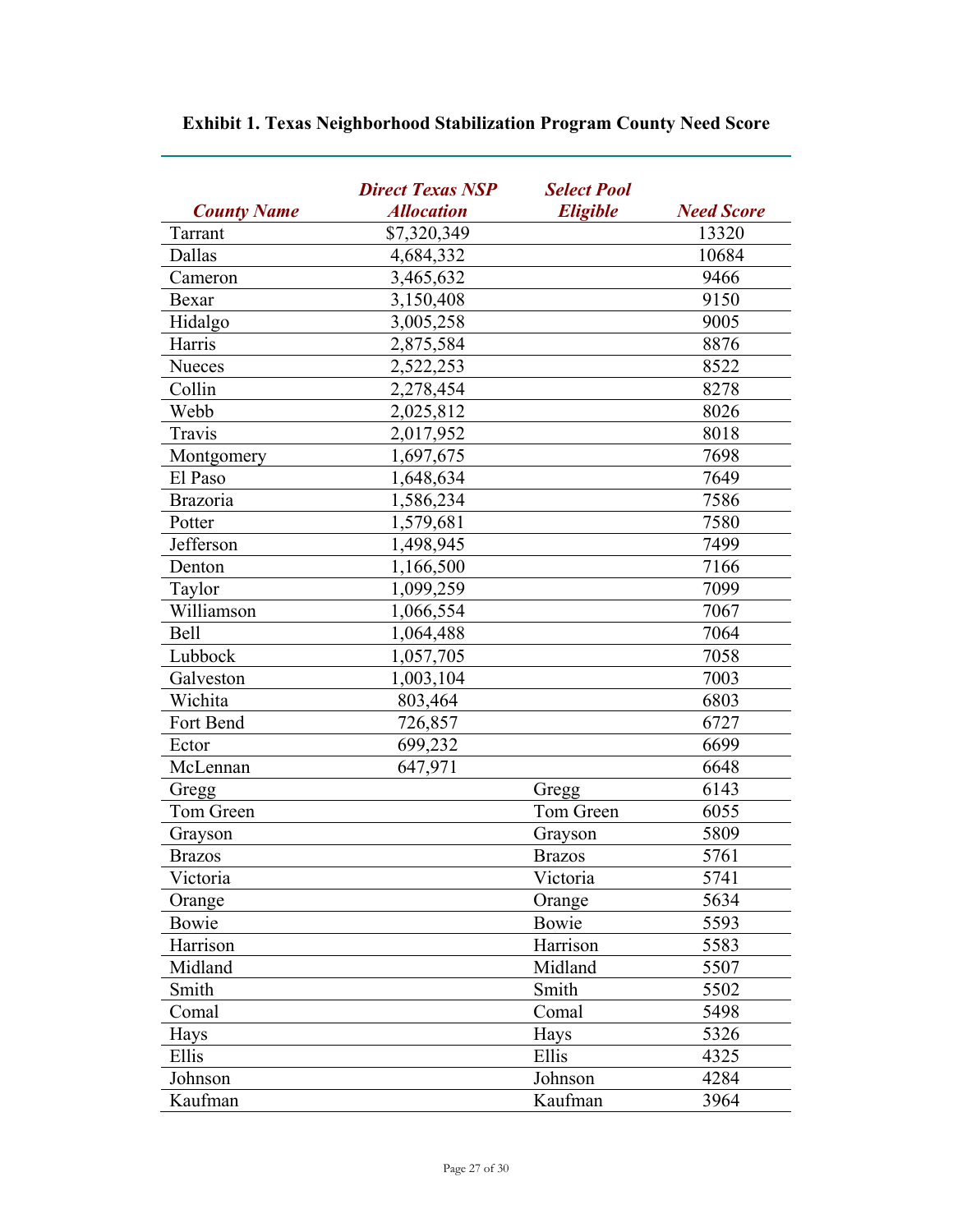|                    | <b>Direct Texas NSP</b> | <b>Select Pool</b><br><b>Eligible</b> |      |
|--------------------|-------------------------|---------------------------------------|------|
| <b>County Name</b> | <b>Allocation</b>       | <b>Need Score</b>                     |      |
| Parker             |                         | Parker                                | 2295 |
| <b>Bastrop</b>     |                         | <b>Bastrop</b>                        | 1898 |
| Hood               |                         | Hood                                  | 1658 |
| Liberty            |                         | Liberty                               | 1508 |
| Hunt               |                         | Hunt                                  | 1473 |
| Henderson          |                         | Henderson                             | 1432 |
| Rockwall           |                         | Rockwall                              | 1266 |
| Wise               |                         | Wise                                  | 996  |
| Hill               |                         | Hill                                  | 766  |
| <b>Burnet</b>      |                         | <b>Burnet</b>                         | 766  |
| Navarro            |                         | Navarro                               | 746  |
| Guadalupe          |                         | Guadalupe                             | 683  |
| Randall            |                         | Randall                               | 567  |
| Angelina           |                         | Angelina                              | 495  |
| Wood               |                         | Wood                                  | 463  |
| Matagorda          |                         | Matagorda                             | 452  |
| Lamar              |                         | Lamar                                 | 401  |
| San Patricio       |                         | San Patricio                          | 391  |
| Atascosa           |                         | Atascosa                              | 389  |
| Milam              |                         | Milam                                 | 366  |
| Maverick           |                         | Maverick                              | 359  |
| Jim Wells          |                         | Jim Wells                             | 341  |
| Eastland           |                         | Eastland                              | 316  |
| Van Zandt          |                         | Van Zandt                             | 300  |
| Kleberg            |                         | Kleberg                               | 296  |
| Grimes             |                         | Grimes                                | 292  |
| Hale               |                         | Hale                                  | 269  |
| Palo Pinto         |                         | Palo Pinto                            | 243  |
| Nacogdoches        |                         | Nacogdoches                           | 242  |
| Hopkins            |                         | Hopkins                               | 242  |
| Kendall            |                         | Kendall                               | 234  |
| Coryell            |                         | Corvell                               | 230  |
| Cooke              |                         | Cooke                                 | 224  |
| Kerr               |                         | Kerr                                  | 210  |
| Medina             |                         | Medina                                | 196  |
| Aransas            |                         | Aransas                               | 184  |
| Caldwell           |                         | Caldwell                              | 183  |
| Wilson             |                         | Wilson                                | 176  |
| Gonzales           |                         | Gonzales                              | 169  |
| Waller             |                         | Waller                                | 167  |
| Anderson           |                         | Anderson                              | 165  |
| Val Verde          |                         | Val Verde                             | 165  |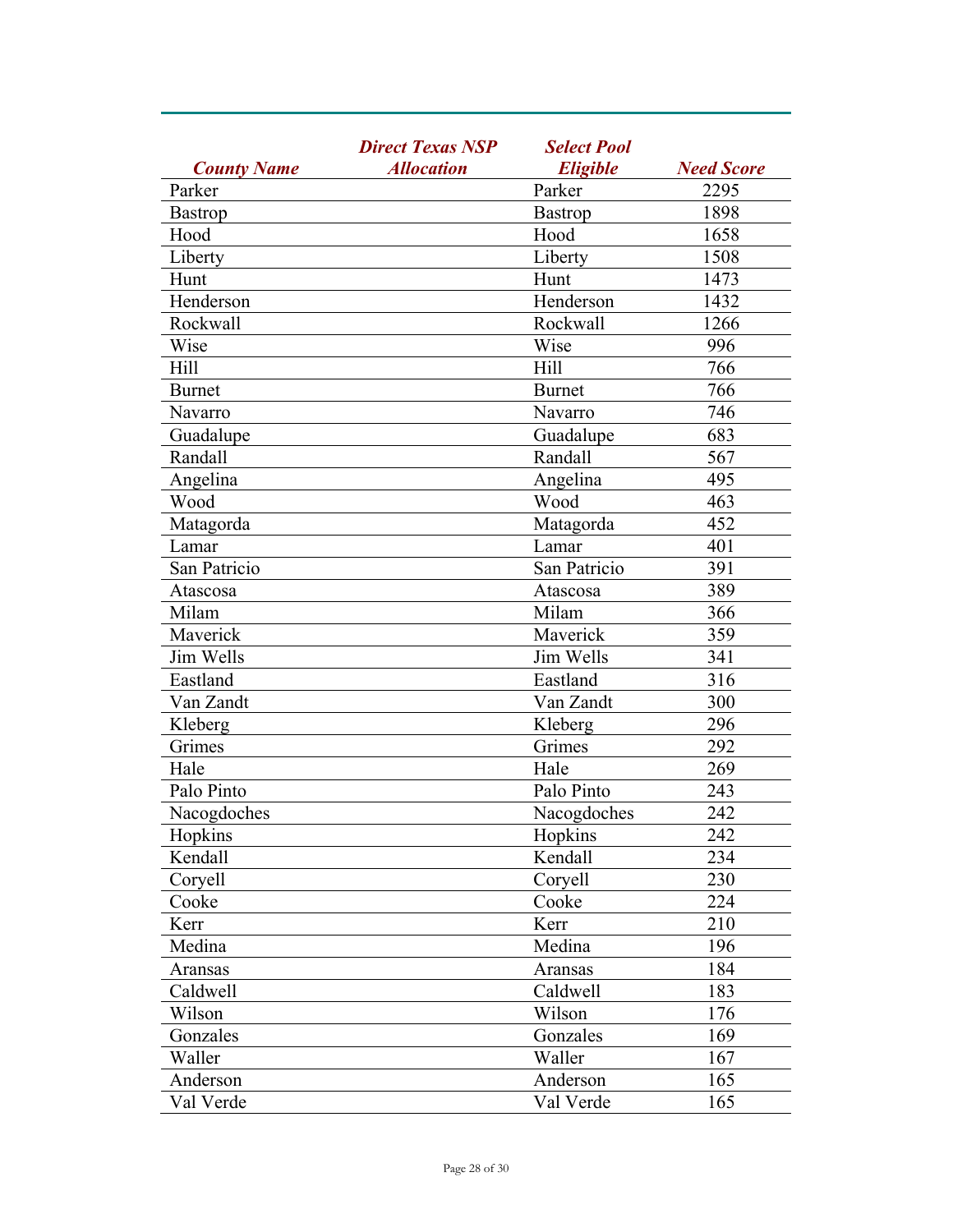| <b>County Name</b> | <b>Direct Texas NSP</b><br><b>Allocation</b> | <b>Select Pool</b><br><b>Eligible</b> | <b>Need Score</b> |
|--------------------|----------------------------------------------|---------------------------------------|-------------------|
| Montague           |                                              | Montague                              | 165               |
| Llano              |                                              | Llano                                 | 165               |
| Washington         |                                              | Washington                            | 159               |
| Fannin             |                                              | Fannin                                | 159               |
| Walker             |                                              | Walker                                | 152               |
| Upshur             |                                              | Upshur                                | 152               |
| <b>Brown</b>       |                                              | <b>Brown</b>                          | 150               |
| Cherokee           |                                              | Cherokee                              | 145               |
| Jackson            |                                              | Jackson                               | 131               |
| Austin             |                                              | Austin                                | 127               |
| <b>Starr</b>       |                                              | <b>Starr</b>                          | 115               |
| Wharton            |                                              | Wharton                               | 114               |
| Polk               |                                              | Polk                                  | 111               |
| Gillespie          |                                              | Gillespie                             | 106               |
| Jasper             |                                              | Jasper                                | 106               |
| Leon               |                                              | Leon                                  | 105               |
| Willacy            |                                              | Willacy                               | 105               |
| Erath              |                                              | Erath                                 | 103               |
| Howard             |                                              | Howard                                | 102               |